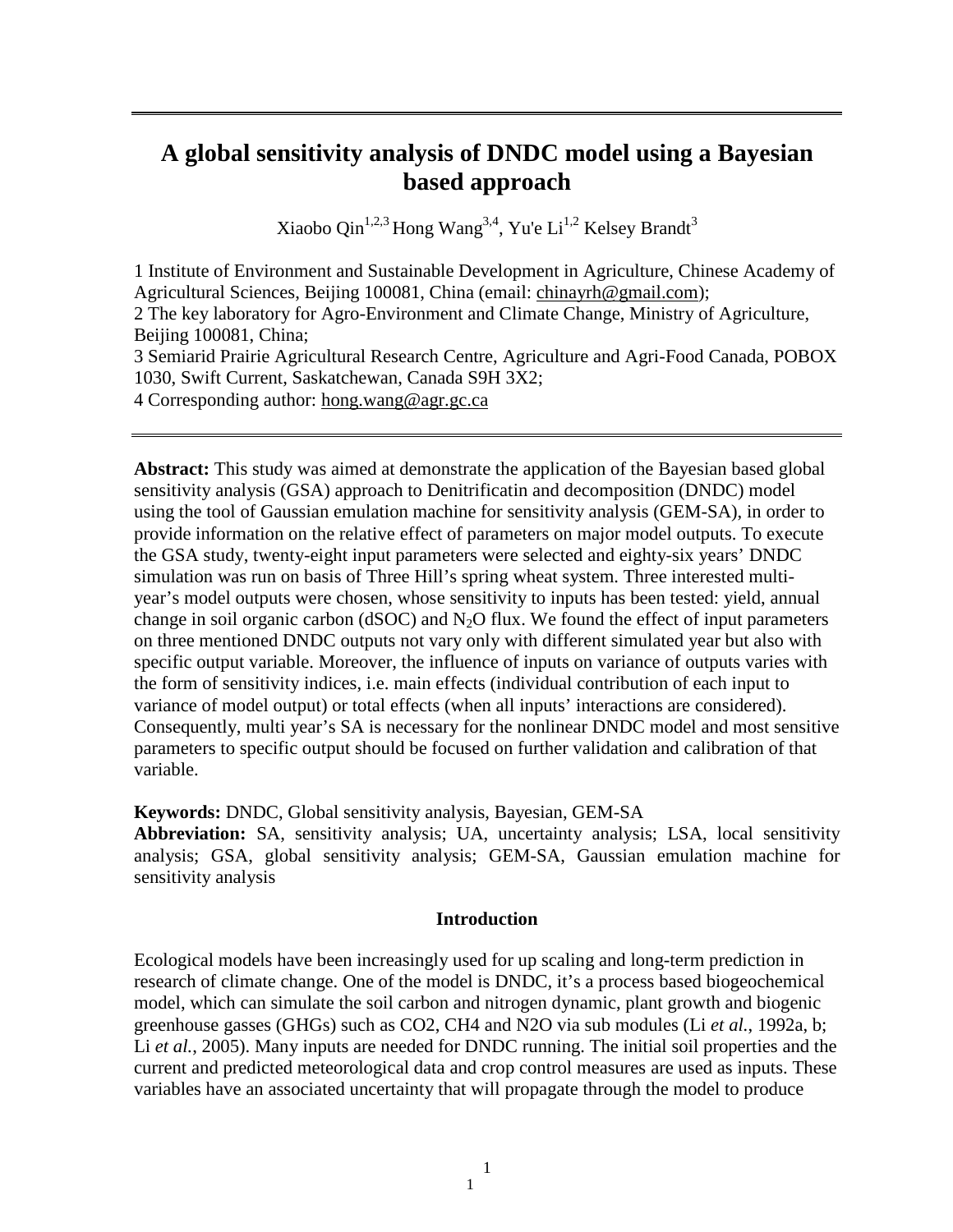uncertainties in the simulated model outputs (Petropoulos *et al.*, 2009; Hastings *et al.*, 2010). Consequently, understanding the propagation of uncertainty in the inputs to predictive outputs is crucial for this process to be accurate (Hastings *et al.*, 2010). For the DNDC model, the total number of input parameters is very large. All of them may cause model uncertainty. It is worthwhile to concentrate on the most important parameters, to which model outputs are the most sensitive (Ruget *et al.*, 2002).

Sensitivity analysis (SA) of the DNDC model has become necessary due to the multiplicity and diversity of the model's uses (Yasuhito Shirato, 2005; Abdalla *et al.*, 2009; Qiu *et al.*, 2009; Zhang *et al.*, 2009). This may involve offering a set of parameters for fitting the model to a new climatic scenario, a site specific soil and vegetation (Ruget *et al.*, 2002). Sensitivity analysis can be used to estimate the uncertainty level in the model predictions resulting from incomplete knowledge of the inputs (Giltrap *et al.*, 2010). Saltelli (Saltelli, 2002) gave a definition to SA as the study of how the uncertainty in the output of a model can be allocated to various sources of uncertainty in the model input. In practice, SA is a methodology, which is the study of the response of selected output variables to variations in parameters and/or driving variables (Lane and Ferreira, 1980). Furthermore, SA plays an important role in model verification and validation throughout the processes of model development and improvement (Kleijnen, 1995; Fraedrich and Goldberg, 2000; Kleijnen and Sargent, 2000), and then decreases model uncertainty (Kennedy *et al.*, 2006).

There are many kinds of SA approaches (Hamby, 1994, 1995; Frey and Patil, 2002). Each methodology has its advantages and disadvantages. These methods can be classified in a variety of ways. By European Commission (EC, 2010b), the choice of SA method to perform an experiment on a model relies on a number of factors: the properties of the model under study (linearity, additivity, monotonicity, etc.), the number of inputs involved in the analysis, the computational time needed to evaluate the model, and, last but not least, the objective of the analysis (Cariboni *et al.*, 2007). SA often referred to as either "local sensitivity analysis (LSA)" or "global sensitivity analysis (GSA)", the LSA addresses sensitivity relative to point estimates of parameter values while a GSA examines sensitivity with respect to the entire parameter distribution (Hamby, 1995). By an identification study of SA methods, the One-ata-time (OAT) method, Nominal range sensitivity analysis and Automatic Differentiation Technique belongs to LSA approach (Frey and Patil, 2002). However, methods like ANOVA based technique and Mutual Information Index (MII) approach belongs to GSA, these means appear to be the most theoretically attractive methods, because they are model free and take into account the interaction between inputs (By, Kleijnen, (Kleijnen, 1995). There are some advantages of GSA approaches over LSA methods, on one hand, GSA include the whole distribution range of input parameters, the results are independent of the researcher's individual opinion and outcomes of GSA are not limited specific site (Saltelli *et al.*, 1999); on the other hand, GSA can quantitatively educe the most sensitive input parameters, but also can estimate the interactions between them (Schwieger, 2004).

To estimate the uncertainty in model outputs, OAT method was used to conduct SA study of DNDC. Li et al. (Li *et al.*, 1992a) carried out four SA tests using OAT method to see the response of sub-module and the complete model to variation of relevant parameters from baseline conditions by varying one parameters and fixing others during one cycle. This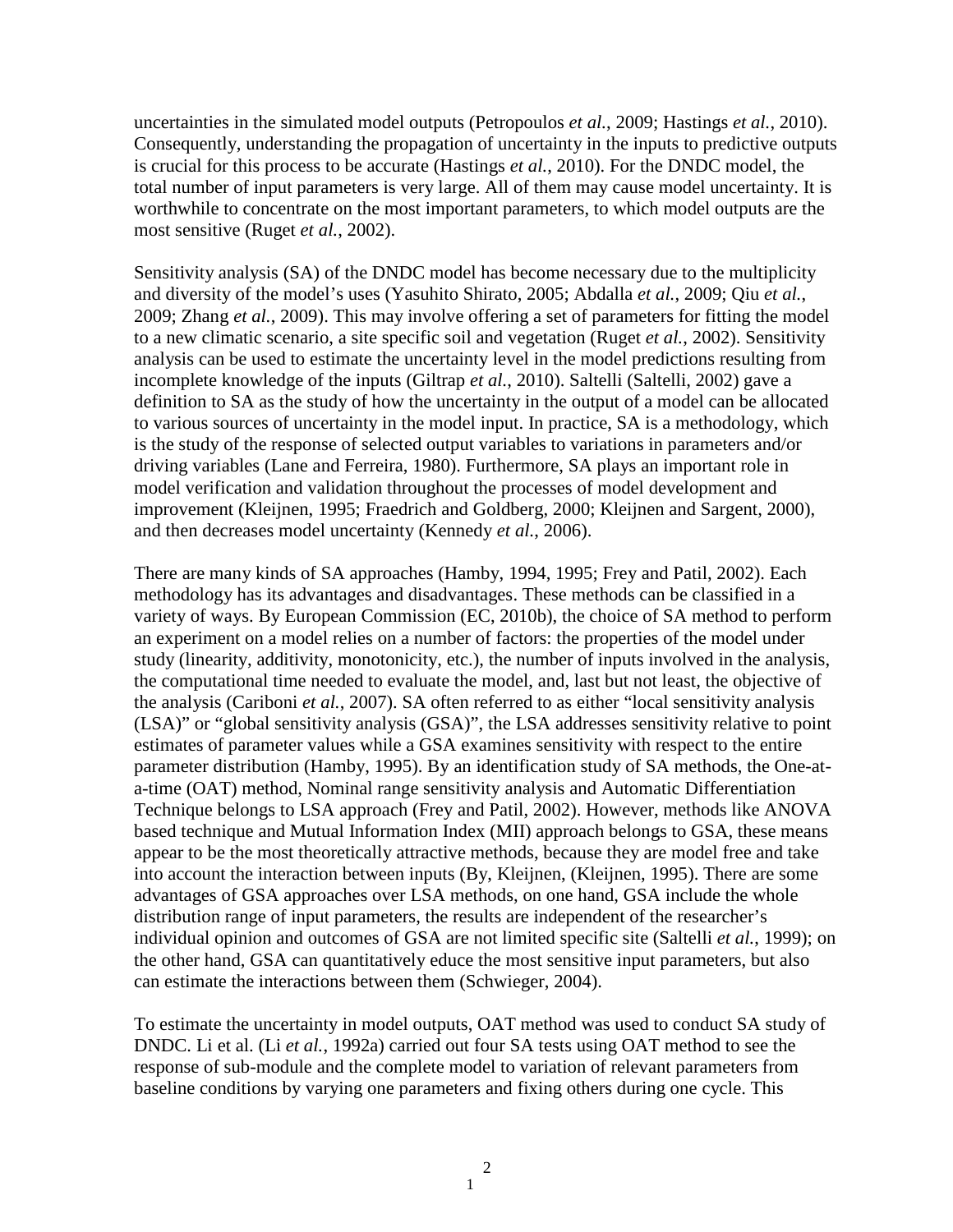method was also employed by recent studies (Nakagawa *et al.*, 2008; Abdalla *et al.*, 2009). Nevertheless, OAT is one of LSA methods, it is the most primitive SA tool, in the context of model validation or modification, the use of OAT methods is illicit and unjustified, unless the model under analysis is proved to be linearity (Saltelli *et al.*, 2006). The other LSA approach, i.e. most sensitive factor (MSF) method was developed to estimate uncertainty of DNDC outputs (Li *et al.*, 1996; Li *et al.*, 2001; Li *et al.*, 2002). MSF was employed by some studies (Liu *et al.*, 2006; Fumoto *et al.*, 2008). In MSF mode, DNDC was run twice for each grid cell with the min and max values of the most sensitive soil factors commonly observed in the grid cell, the simulated two fluxes formed a range, which was wide enough to include the real flux from the grid cell with a high probability (Li *et al.*, 2004). This simplified method is applied to majority regional simulations (Giltrap *et al.*, 2010). However, the MSF method belongs to LSA too, the method is model dependent and takes no account of interactions between input parameters, which is the necessary for SA studies on the nonlinear model. Whereas DNDC is not an absolutely linearity model, only 50% of driving variables have linear relations with major model outputs (Hastings *et al.*, 2010). Besides OAT and MSF, Monte Carlo (MC) simulation was investigated in many studies on SA of DNDC (Li *et al.*, 2004; Li *et al.*, 2005; Hutchinson *et al.*, 2007; Werner *et al.*, 2007; Tonitto *et al.*, 2009). In the MC mode, DNDC was run for one year, range of each input cell will be divided into 8 intervals, DNDC will randomly select an interval from each of the soil properties to form a scenario to conduct a simulation (Li *et al.*, 2004). Nevertheless, this MC method is computational expensive, i.e. it needs thousands of times original model runs (Li *et al.*, 2004), by the DNDC help document, the lowest number for MC simulation is 4000 (DNDC, 2009). Generally speaking, the OAT, MSF and MC both has its obvious disadvantage, thus, the GSA method should be used for the complicated DNDC model.

In 2001, Kennedy and O'Hagan (Kennedy and O'Hagan, 2001) developed an approach of Bayesian analysis of computer code output (BACCO). The method based on Bayes' theorem and Gaussian process. The hypothesis of the BACCO is that the output is an unknown function of input parameters, and then emulate it as a stochastic process (Kennedy and O'Hagan, 2001), a tutorial form of BACCO was explicitly provided by O'Hagan (O'Hagan, 2006). Gaussian emulation machine for sensitivity analysis (GEM-SA) is a GSA software based on BACCO approach and was developed by Centre for Terrestrial Carbon Dynamics (CTCD) (Kennedy and O'Hagan, 2006). GEM-SA is a variance based (also known as importance measures or sensitivity indices) SA tool with the desirable properties of GSA methods: model free, quantitative, ability of testing the strength and relationship of analysis in the occurrence of uncertainties (Saltelli, 2002). Some studies have employed the tool for SA in different fields (Kennedy *et al.*, 2006; Voyer *et al.*, 2008; White *et al.*, 2008; Finley *et al.*, 2009).

For this study, we chose the GEM-SA because of its advantages over the other GSA tools (MC based methods). It's a Bayesian based solution with the capability of investigate multiple sources of uncertainty influencing model performance. Results directly from the emulator include: the decompounds of output uncertainty due to uncertainty in single input or pairs of inputs as well the measure of the uncertainty of emulation (Kennedy, 2004; Petropoulos *et al.*, 2009). By O'Hagan (O'Hagan, 2006), GEM-SA has specific advantages compared to other conventional GSA methods (those reviewed in (Saltelli *et al.*, 2000)), these strong points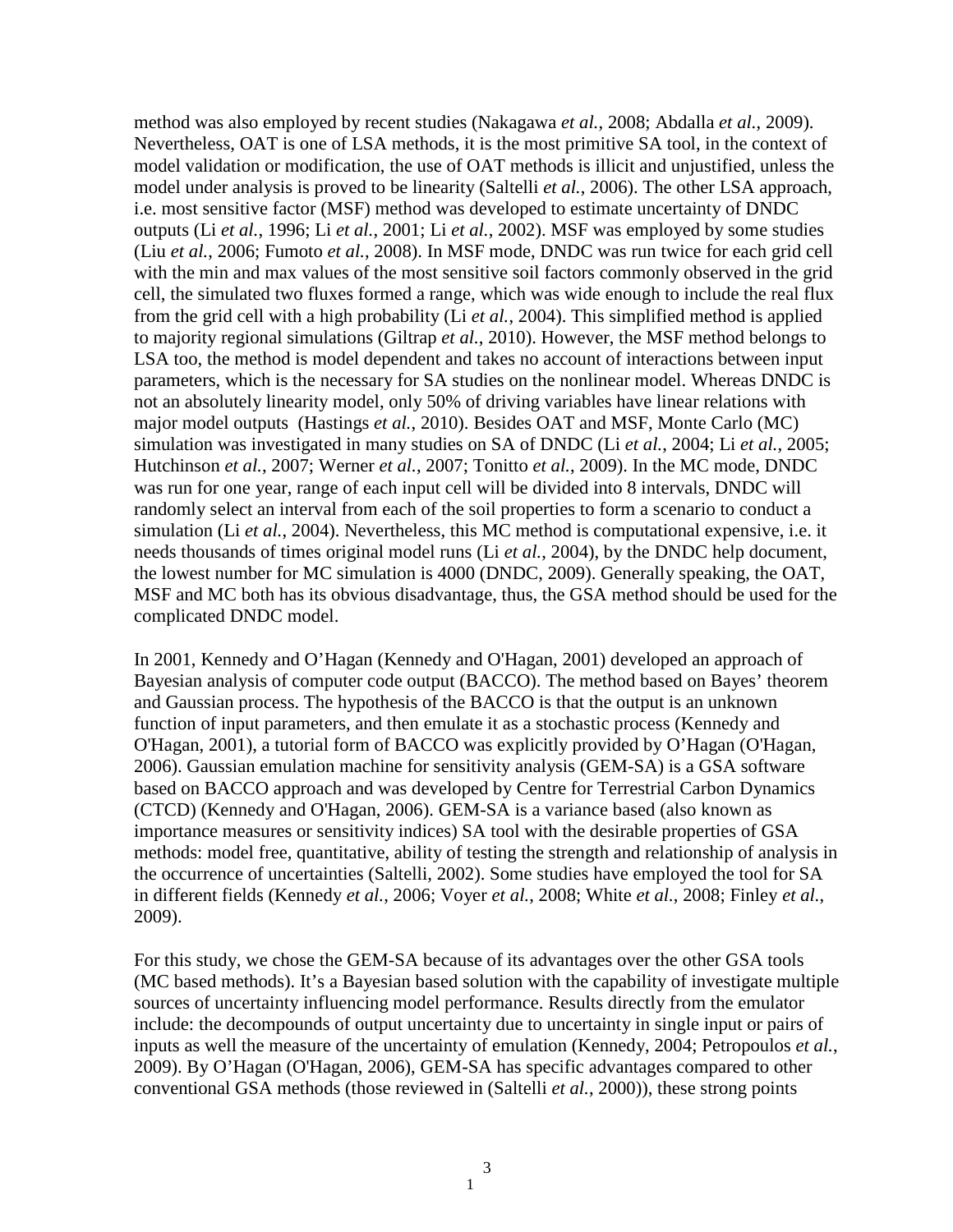include: 1) the emulator is derived from a relatively small number of model runs (the highest number is 400); 2) the emulator covering a multidimensional input space; 3) once the emulator is built, is not necessary to perform any additional runs with the model, regardless of how many analyses are required to assess the simulator's behavior; 4) most particularly, the emulator embeds a self-measure of its performance in matching the original model code, thereby offering an accurate and reliable indication of the trustworthiness of its analysis.

Accordingly, the aim of this article includes: for the first time, demonstrate the multi year's SA study of DNDC using the GEM-SA; secondly, identifying the most sensitive parameters with respect to major model outputs, ranking them by their influence to model outputs; last but not least, providing an objective judgment on the sensitivity and stability of the whole model performance, offering a reference for further model validation and modification.

#### **Materials and methods**

#### **DNDC model and site information**

DNDC has evolved into a comprehensive ecological model that can be used in most agricultural systems (Li *et al.*, 1992a, b; Li *et al.*, 1994; Zhang *et al.*, 2002; Levy *et al.*, 2007; Pattey *et al.*, 2007; Saggar *et al.*, 2007). DNDC is a deterministic sequential model, consisting of five sub modules (Li *et al.*, 1992a; Li *et al.*, 1994; Li, 2000): thermo-hydraulic module, aerobic composition module, denitrification module, fermentation module and crop growth module. These submodels are driven by input parameters, i.e. climate drivers (daily precipitation and temperature or solar radiation), soil features (initial value of SOC, clay content, soil density, wilt point and field capacity, pH etc.), vegetation coefficients (crop, grass or trees and their physiology) together with farming practices (vegetation managements, fertilizer usage, tillage, irrigation etc.). The time step of DNDC is one day. DNDC model output is a daily update on the soil GHGs and carbon exchange (from denitrification, decomposition and fermentation module), crop production (crop growth module) and N leaching (denitrification module) (Hastings *et al.*, 2010).

However, uncertainties in the input parameters that drive DNDC propagates through them, resulting in uncertainties in the model output (Hastings *et al.*, 2010). With the increasing applications of DNDC, sensitivity analysis is necessary for simulation of specific climatic condition, soil property and crop system. The default parameters of DNDC model are based on US's soil average value (Giltrap *et al.*, 2010), so re-parameterization of the soil and climate attributes is needed to fit the local condition before using the model. For the large number of parameters of DNDC, we should focus on those whose effect on major model outputs is relatively large than the others. Consequently, we employed the GSA tool described below to rank the most sensitive parameters with respect to specific model outputs.

Input parameters of this study are based on experiment data from Three Hills, Alberta (51°42′N, 113°13′W, 907m), the site located in semiarid prairie of west Canada with a Thin Black Chernozemic clay loam soil. The site is moderately well drained with undulating slopes of about 2%, the soil has an average field capacity of 40% and a wilting point of 26% by volume (Wang *et al.*, 2007). Spring wheat is the main food crop of this region. The relationship between crop yield and environmental factors are getting more and more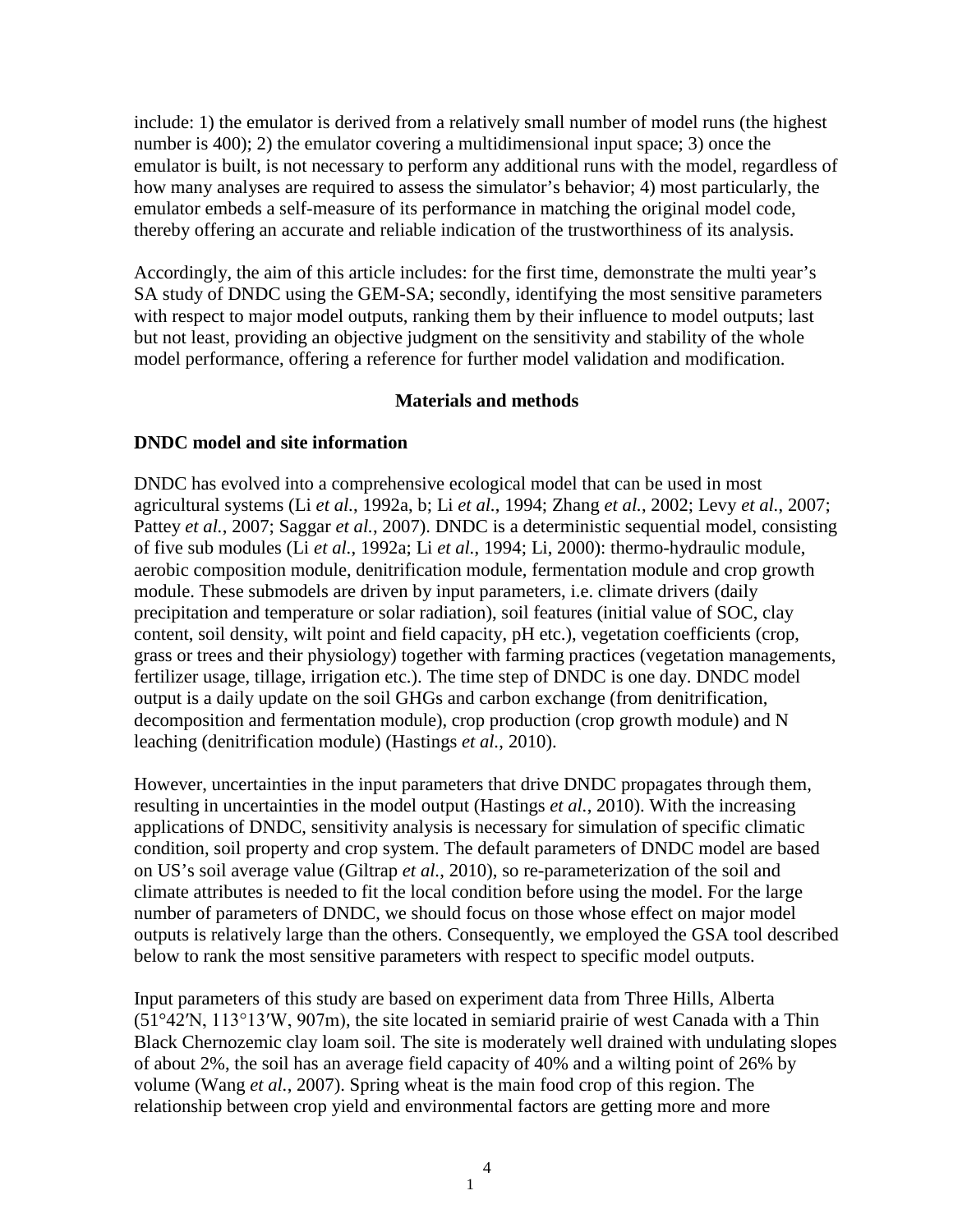concerns. Consequently, we chose the wheat yield, dSOC and N2O flux from DNDC (current version DNDC93) model outputs to see how of their variance were affected by input parameters. For the sophisticated DNDC model, many input factors may lead to model uncertainty. Among them, 28 input parameters were chosen, it include climatic, soil properties and field managements parameters (Table 1). According to the GEM-SA software introduced later, maximum number of inputs can be analyzed is 30. Most of former studies have found the annual precipitation and air temperature were the most sensitive factors affect DNDC model outputs (Li *et al.*, 1992a; Li *et al.*, 1996; Li *et al.*, 2004; Giltrap *et al.*, 2010), so we did not consider these two parameters in this study. Because of sensitive parameters to model outputs may vary with the simulated year. 11 different simulated year's results were selected to see the dynamic trend of sensitive scenarios. The years has been chosen are: 1a, 10a, 20a, 30a, 40a, 50a, 60a, 70a, 80a, 86a, and 86avg, the 86 year's average value also has been computed for comparison. 86 years' Three Hill's climate files needed for DNDC simulations were obtained from website of Environment Canada [\(http://climate.weatheroffice.gc.ca/Welcome\\_e.html\)](http://climate.weatheroffice.gc.ca/Welcome_e.html).

### **GEM-SA**

By European Commission (EC, 2000), a good sensitivity analysis should conduct analyses over the full range of plausible values of key parameters and their interactions, to assess how impacts change in response to changes in key parameters. GEM-SA is a BACCO based GSA approach, just has the characters of ideal SA mentioned above. For the theoretical foundation and the software behavior, O'Hagan (O'Hagan, 2006) made a comprehensive introduction to the BACCO method in a form of tutorial. Petropoulos et al. (Petropoulos *et al.*, 2009) also offered an exceptional detailed description of theoretical basis of the approach. The variance based GSA has the essential feature of an ideal SA (Saltelli, 2002; EC, 2010a): 1) Deal with the influence of scale and form, the BACCO incorporates the effect of the range of input variation with the figure of its probability density function (PDF, uniform or normal); 2) Embrace multidimensional averaging, BACCO evaluate the effect of an input while with all others are varying; 3) Model free, BACCO is a model independent SA approach, it works in spite of the additivity or linearity of the original model, it has the ability to introduce the interaction effect; 4) Cope grouped factors supposing they are single factors, the synthetic property of BACCO is crucial for the nimbly of the explanation of the SA results.

Actually, three crucial stages are involved in the GEM-SA performance: 1) building an emulator of original model from a set of training points (inputs design and outputs of original model); 2) using the training data to measure the emulator's performance in fitting the original model; 3) calculate the SA of interest using the emulator. Using of GEM-SA is just the process of emulator building (Kennedy, 2004). The software provides some powerful tools to ensure the emulator work with high quality (Kennedy, 2004): 1) For training data sampling, two methods, i.e. the Maximin Latin Hypercube and LP-TAU design are embedded in the software, we chose the latter, the built-in method is an excellent random sampling method with high efficiency and powerful when dealing with stochastic process (Holvoet *et al.*, 2005), we can edit the input design flexibly in the GEM interface after sampling; 2) input uncertainty distributions option (normal or uniform), We chose the default option that all the input is represented by a uniform distribution. Besides, 3) the cross-validation was built-in the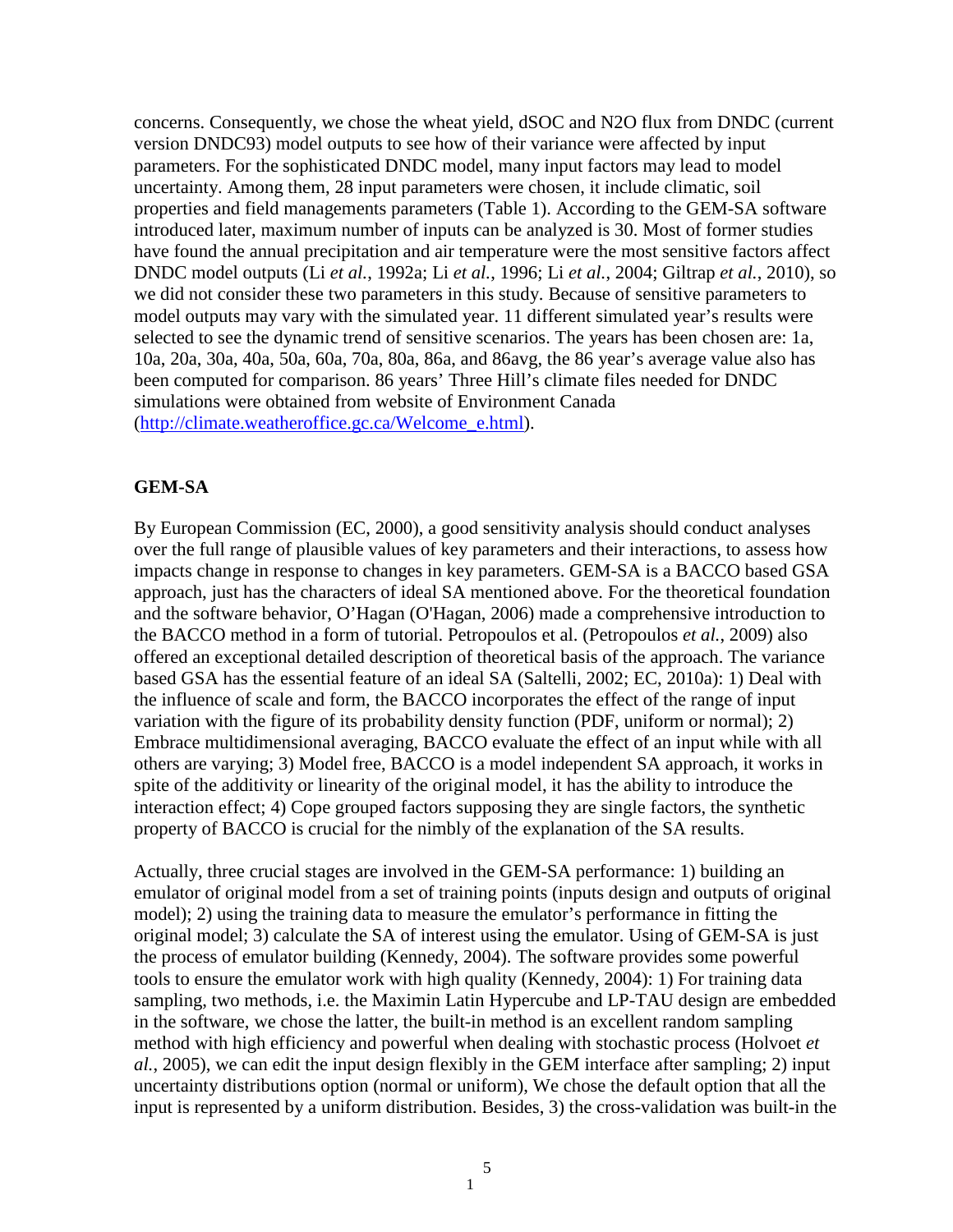software to check the fitting accuracy of emulator, we use the "leave final 20% out" option, then the emulator mean and variance of the final 20% of data output points is computed as if they had been left out of the training data, the result is a more conservative estimate of the emulator accuracy (Kennedy, 2004).

#### **Framework of this study**

Based on what has been discussed above, a framework of this study was designed as described in Figure one (Figure 1), the whole work consists of 4 tiers tasks:

Tier 1: Input design. 28 input parameters were selected; each one of them was given a theoretical range (minimum and maximum) based on Three Hill's experiments and some literatures. 400 training points within the given range for each parameter (400 model simulations is the maximum possible sampling size that can be currently built

using the GEM SA tool) were sampled by LP-TAU design, the training data is a  $28\times$ 400 matrix, it defined the distribution of input parameters, each column in the data has 400 training points for each parameter, and each row has 28 values for one DNDC model run.

- Tier 2: DNDC model simulation. Each row from the input design (training data) must be used to generate outputs by running DNDC model. We employed Perl program statements to make 400 DND files using the above training data for DNDC 400 batch runs (each run last for 86 years with the Three Hill's climatic files). And then the interested model outputs were extracted: wheat yield, dSOC and  $N_2O$  flux. 11 different year's results were summarized to see the dynamic trend of sensitive scenarios.
- Tier 3: Run GEM-SA. GEM-SA software needs an inputs file and an outputs file. The inputs file is the mentioned training points, and the outputs file is the extracted file above. The outputs file contains 3 column outputs from 400 runs (each column stand for yield,  $dSOC$  and  $N<sub>2</sub>O$  flux from given year respectively). One cycle of GEM-SA run can only analyze one column of the outputs.
- Tier 4: Analyzing and summary the results. It's worth noting that, the GEM-SA output the emulator performance data, we should make a judgment to see how the emulator has been fitted, if it performed not too good, re-sampling maybe required; if it well performed, the left is analyzing and summary work.

#### **Results and discussion**

#### **Analyze of emulator performance**

GEM-SA Gaussian emulator has a built-in self check mechanism, after running the software, three items were computed to test the linearity between model output and input and check the accuracy of emulator fit.

Each input parameter has its own roughness value, it's a unitless value, specifying what kind of relationship exist between model output and input (linearity or nonlinear) (Kennedy, 2004). For each DNDC output, such as wheat yield, roughness value of 28 input parameters was calculated, also with the multi-year's results (Figure 2). We can see the roughness value vary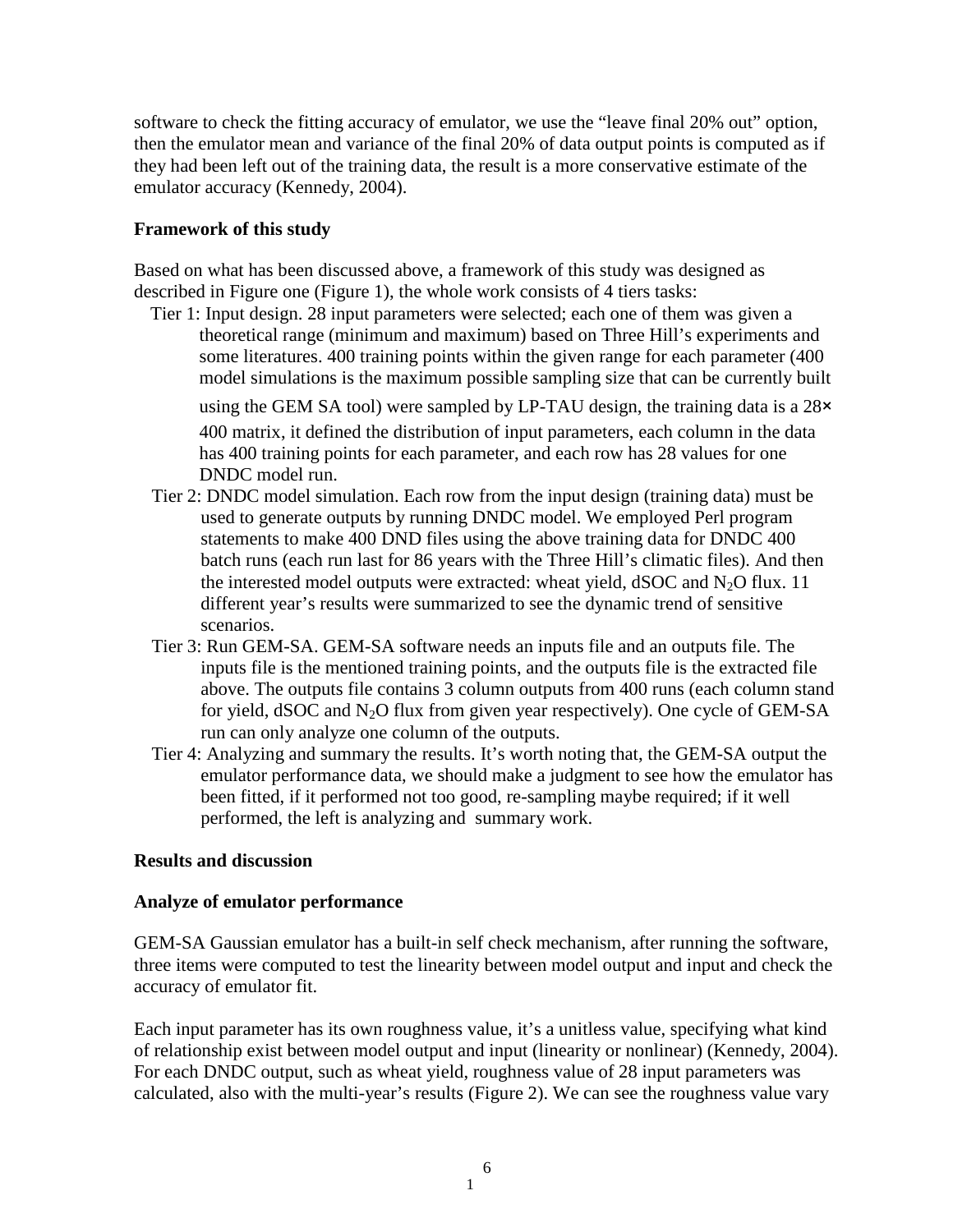with different model output and also with different simulated period of time. But most of the values are lower than 1, only few of the value in specific years is exception. It indicated that the model output can be approximately a linearity function of the inputs.

Besides the roughness value, sigma-squared value is one of the measurements for checking the emulator accuracy. It expresses the variance of the emulator after standardizing the output (Petropoulos *et al.*, 2009), its an efficient tool to measure the linearity of the emulator (Kennedy, 2004). From Table 2, we found the sigma-squared values are low for all of the SA experiments, its ranging from 0.60 to 1.73, meaning that these parameters exhibit only moderate deviations from linearity.

Cross validation was calculated to check the accuracy of the emulator fit. Each given year's "cross validation root mean square error" (CVRMSE) and "cross validation root mean square standardized error" (CVRMSSE) was computed (Table 3 and Table 4). The CVRMSE is the simple value of square root of the mean square error of the emulator predictions at the training points, whereas the CVRMSSE expresses the residual divided by an estimate of its standard deviation. All the CVRMSSE values are close to 1, with values between 0.95~1.06, this indicates reasonable emulator accuracy. These results are accordance with former study (Kennedy *et al.*, 2006).

## **DNDC model sensitivity analysis**

Multi year's summary of the main effects (SME) of 28 inputs and their interactions (INTER, include first order interactions and higher order interactions) with respect to selected DNDC model outputs were computed (Table 5). It can easily be seen, maximum of SME occurs in the first simulated year (1a, highlighted in bold) for 3 outputs, the other year's SME relatively low. But opposite situation appears in INTER, the INTER is lower in first simulated year than the other selected year. This indicates the high joint effects exist between some of the model inputs (pair of parameters and/or ternary of parameters, etc). It can be derived that sensitivity of DNDC outputs to inputs not depend only on different analyzed year but also outputs variable; more over, the average of all simulated year's data (86avg) can not present the real sensitivity situation; in addition, only one year's simulation is not nearly enough to conduct SA as previous studies did (Li *et al.*, 1992a; Li *et al.*, 2004).

By average of 28 input parameters' main effects (AME, individual contribution of each input to variance of model output) and total effects (ATE, main effects and joint effects), we selected five most sensitive parameters (MSP) with respect to each DNDC outputs. According to AME, wheat yield and dSOC is most sensitive to WILP (soil wilting point), AME of WILP to the two outputs is great than 10%, but for  $N_2O$  flux, MSP is PORO (soil porosity) (Table 6). Its easy to understand, annual precipitation determine soil water regime because there is no manual irrigation, model outputs uncertainty (CV) is larger in low yield year (1a, 10a, 30a and 80a) than high yield year (20a, 40a, 50a, 70a and 86a) (Figure 4). We calculated the correlation coefficient of DNDC outputs and annual precipitation (Table 8), there is a strong relationship between yield and annual precipitation as well as dSOC and annual precipitation ( $p<0.01$ ,  $p<0.05$  respectively), this suggests that yield and dSOC is strongly controlled by water regime. But for  $N_2O$  flux, a weak negative correlation with annual precipitation was founded  $(p>0.05)$ , it is because the conclusion: if anaerobic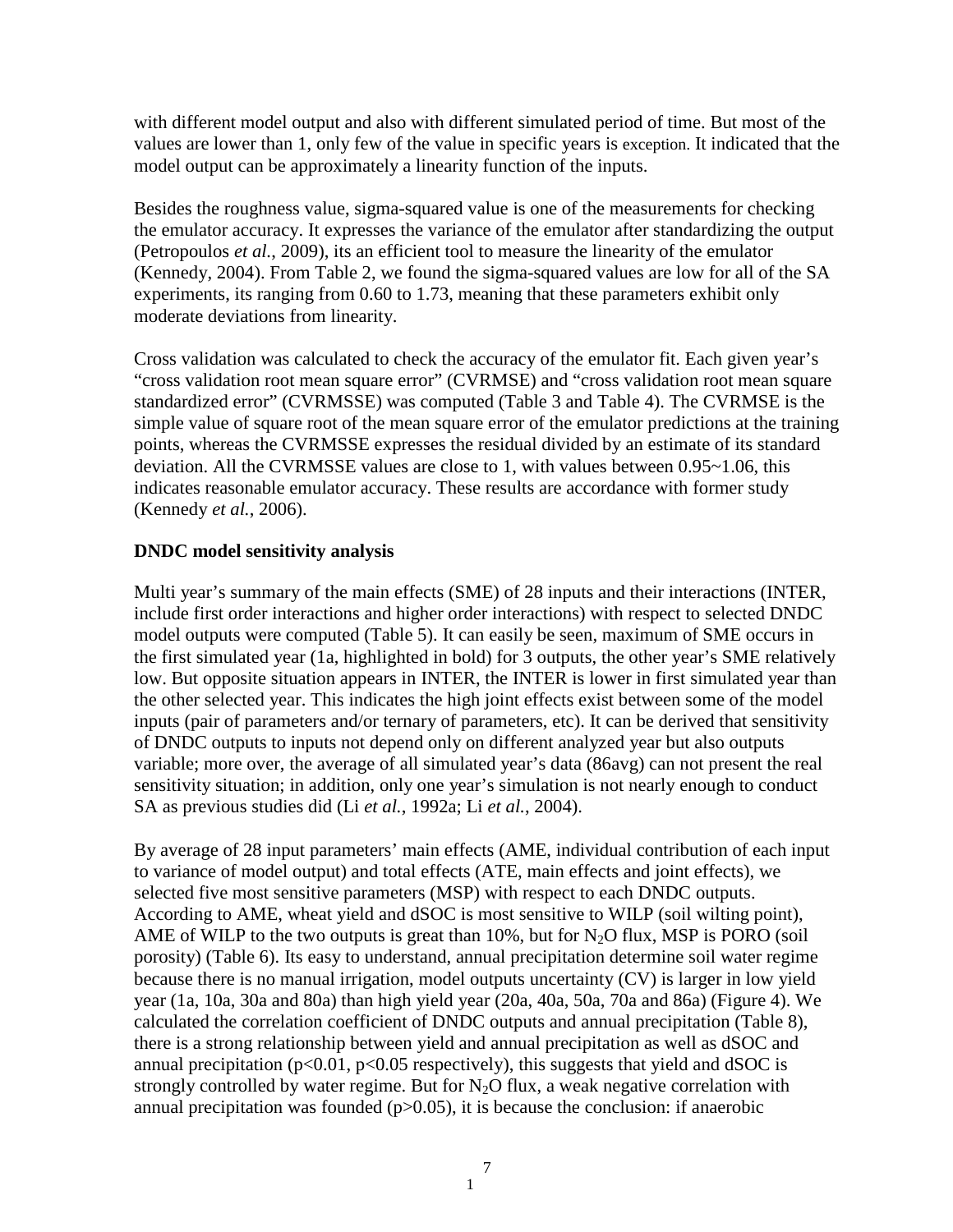conditions last too longer, the denitrification process tend to generate more N2 rather than  $N_2O$  (Li *et al.*, 1992a), moreover, the high precipitation may block the emission of  $N_2O$  from soil by affecting the soil porosity. There are 4 parameters correlated with soil water regime (PORO, HYDC, WILP and FC) in the given 5 MSP, the other study also found that the water filled porosity at field capacity had the largest effects on the amount of  $N_2O$  emissions (Nakagawa *et al.*, 2008).

However, based on ATE, wheat yield,  $dSOC$  and  $N<sub>2</sub>O$  flux is most sensitive to SOC at surface (5cm), SOC and soil pH respectively, where as WILP and SOC became the second most sensitive parameters for 3 outputs (Table 7). SOC content may impacts all of the biochemical processes around the plant-soil sphere. In fact, the reflection of effect of soil water regime on crop growth is the variation of SOC pool. Consequently, if we consider all of the factors which affect the yield and dSOC, the SOC at soil surface become the most important one. It's well known that  $N_2O$  can come from nitrification and dinitrification process; the two procedures always occur simultaneously in the pedosphere. So the generation and emission of N<sub>2</sub>O at soil-atmosphere interface is really complex and can be influenced by many factors. For  $N_2O$  flux, the soil pH become to the MSP instead of PORO, it's unexpected that the latter did not occur in the 5 MSP selected. Soil pH is the representation of biochemical and biophysical processes in rhizosphere, if we take interactions into account, soil pH value can reflect comprehensively the total effects of other factors. In fact, DNDC was designed to stop denitrification process if soil pH less than 5 (Giltrap *et al.*, 2010). Besides, SOC is the second MSP for N2O flux due to its ability of providing substrates for  $N_2O$  production processes.

Actually, it's always sophisticated in the processes relevant to yield, dSOC and  $N_2O$  flux, so the total effects of SA results has more persuasive. Among all the selected parameters, the soil attributes exhibit tremendous effects on production of vegetation, soil carbon dynamic and biogenic gasses. SOC content at soil surface is the most sensitive parameter for 3 DNDC outputs. This result is accordance with some studies (Li *et al.*, 1992a; Plant, 1998; Butterbach-Bahl *et al.*, 2004; Li *et al.*, 2004). Similarly, Abdalla et al. (Abdalla *et al.*, 2009) considered that DNDC overestimates the effect of SOC on nitrification and denitrification process in Irish agricultural soil, and then concluded that DNDC is unsuitable for predicting  $N_2O$  emission from Irish grassland. There are no agricultural practices factors (crop management parameters, see table 1) included in the 5 most sensitive parameters (Table 6 and Table 7). Li et al. (Li *et al.*, 1996)considered that most of the agricultural practices simulated showed little effect on N2O emission after a series SA studies on DNDC, in another study, fertilizer type was found have very significant effect on N2O emission but depends on baseline soil conditions (Brown *et al.*, 2002). In practice, many management practices have a significant impact on greenhouse gas emissions, although the degree of impact can often depend on the soil and climate properties (Giltrap *et al.*, 2010). As a matter of fact, effect of whether climate or management factors must be reflected by soil properties. From table 6 and table 7, we also can see the effects values of 5 MSP for  $N_2O$  flux is less than the values for yield and dSOC, it indicates that the effects of parameters on  $N_2O$  flux is more uniform than yield and dSOC, it can be explained that the mechanic of production and emission of  $N<sub>2</sub>O$  flux is more complicated than the other two outputs.

#### **Conclusions**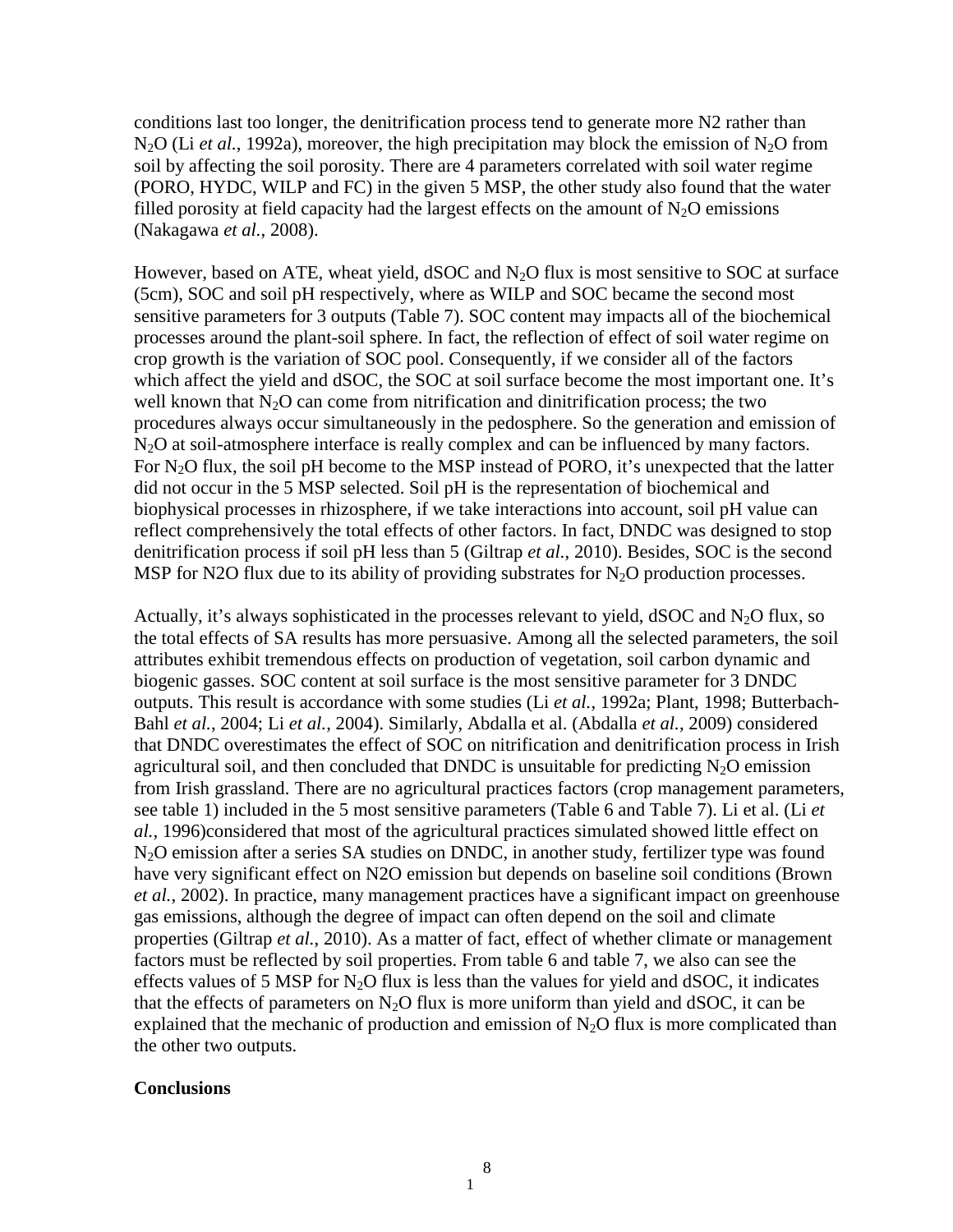Most of the previous SA studies of DNDC are belong to local sensitivity analysis. LSA has some limits due to its unable to calculate interactions between parameters. It's the first time to employ a GSA tool to DNDC model by means of GEM-SA. The BACCO based method can conduct the Bayesian based GSA on computational model with high efficiency and accuracy. BACCO also has been used to other models (Voyer *et al.*, 2008; White *et al.*, 2008).

Effect of input parameters on variance of DNDC model outputs depends on several factors. Above all, it due to different analyzed time period. In general, the effect is larger in first simulated year than other period, and the effect of one parameter on one model output vary in different period. Most of previous SA study on DNDC is based on one year's simulation, now by our results, it's not nearly enough, multi year's analysis is necessary. Furthermore, the sensitivity of DNDC outputs to input parameters varied with output variables. For wheat yield, dSOC and N2O flux, all the 5 most sensitive parameters located in soil property category, but with significant different among them. Consequently, the most influential parameter for output variable should be focused for the latter's calibration. Last but not least, the influence of input parameters on DNDC outputs was affected by form of sensitivity indices, i.e. main effects and total effects. The former is the individual contribution of one parameter to output, whereby the latter consider the interactions between parameters. Actually, some parameter's total effects is far greater than main effects, it means that the effect of the parameter on output must influence by the other factors. Therefore, GSA method should be used to complex nonlinear model, instead of the simplified LSA approach.

The Gaussian emulation machine worked well with exact emulator fit. But the GEM-SA tool is just a type of static SA method, we need manually run the software a year by a year for that year's model outputs, so, the static SA method is computational expensive. Actually, we always need run DNDC in many years, especially for the long-term prediction. Therefore, a dynamic sensitivity analysis approach is required for further study, not only for the time saving analysis, but also for the dynamic sensitivity scenarios.

#### **Acknowledgement**

The authors want to thank Xuelin Yu from University of Regina for his hard work on data processing.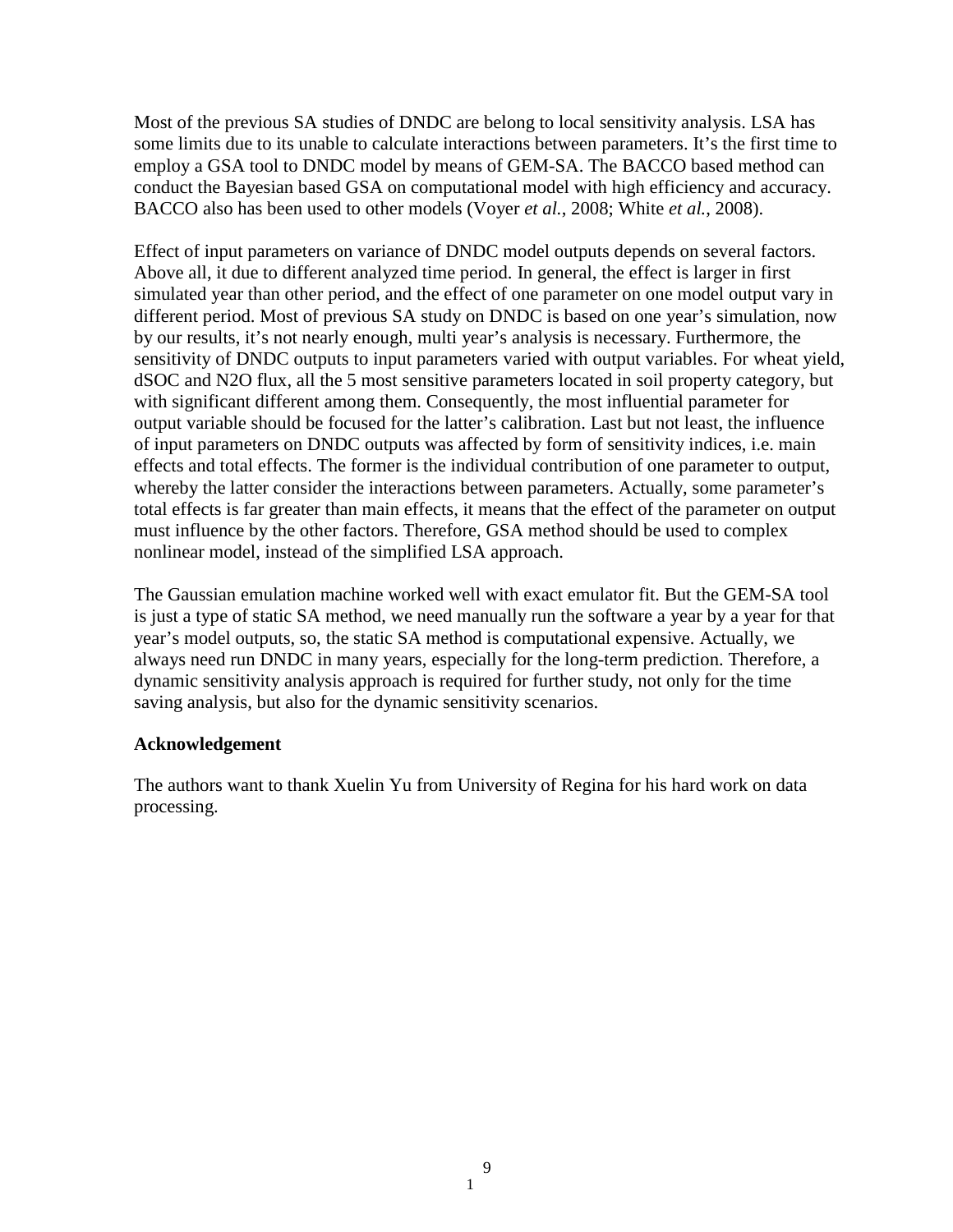# **Table 1** Selected 28 input parameters of DNDC model

|                 | Selected parameters |                 | Actual name of the model input                                                     | Default<br>value<br><b>DNDC</b> | Three<br>hills<br>value | Min<br>value | Max<br>value |
|-----------------|---------------------|-----------------|------------------------------------------------------------------------------------|---------------------------------|-------------------------|--------------|--------------|
|                 | <b>NRAIN</b>        | P1              | Atmosphere N deposition (concentration<br>in rainfall) (ppm)                       | N/A                             | 1.75                    | 1.3          | 1.9          |
| Climate         | <b>NATM</b>         | P2              | Atmosphere background NH <sub>3</sub><br>concentration ( $\mu$ gN/m <sup>3</sup> ) | 0.06                            | 0.06                    | 0.01         | 0.1          |
|                 | CO <sub>2</sub>     | P <sub>3</sub>  | Atmosphere $CO2$ concentration (ppm)                                               | 350                             | 350                     | 320          | 450          |
|                 | <b>DEN</b>          | P4              | Soil bulk density $(g/cm^3)$                                                       | N/A                             | 1.2                     | 1.1          | 1.9          |
|                 | PH                  | P <sub>5</sub>  | Soil pH                                                                            | N/A                             | 5.7                     | 4.5          | 6.5          |
|                 | <b>SOC</b>          | P <sub>6</sub>  | SOC (Soil organic carbon) at surface (0-<br>$5cm)$ (kgC/kg)                        | N/A                             | 0.035                   | 0.015        | 0.075        |
|                 | <b>CLAY</b>         | P7              | Soil clay content                                                                  | 0.41                            | 0.41                    | 0.25         | 0.65         |
| Soil properties | <b>LITSOC</b>       | P <sub>8</sub>  | Litter SOC                                                                         | $\mathbf{1}$                    | 0.01                    | 0.005        | 0.02         |
| (for clay       | NO <sub>3</sub>     | P <sub>9</sub>  | Soil $NO_3^-$ -N density (mgN/kg)                                                  | N/A                             | 10.5                    | 8.5          | 15.5         |
|                 | NH <sub>4</sub>     | P <sub>10</sub> | Soil NH <sub>4</sub> <sup>+</sup> -N density (mgN/kg)                              | N/A                             | 1.05                    | 0.85         | 1.5          |
| loam soil)      | <b>MOI</b>          | P11             | Soil moisture                                                                      | N/A                             | 0.42                    | 0.27         | 0.65         |
|                 | <b>TEM</b>          | P <sub>12</sub> | Soil temperature(°C)                                                               | N/A                             | $-2.34$                 | $-10.5$      | 10.5         |
|                 | FC                  | P13             | Field capacity (WFPS)                                                              | 0.57                            | 0.57                    | 0.25         | 0.75         |
|                 | <b>WILP</b>         | P <sub>14</sub> | Wilting point                                                                      | 0.27                            | 0.27                    | 0.15         | 0.65         |
|                 | <b>HYDC</b>         | P15             | Hydro-conductivity (m/hr)                                                          | 0.00882                         | 0.008                   | 0.01         | 0.025        |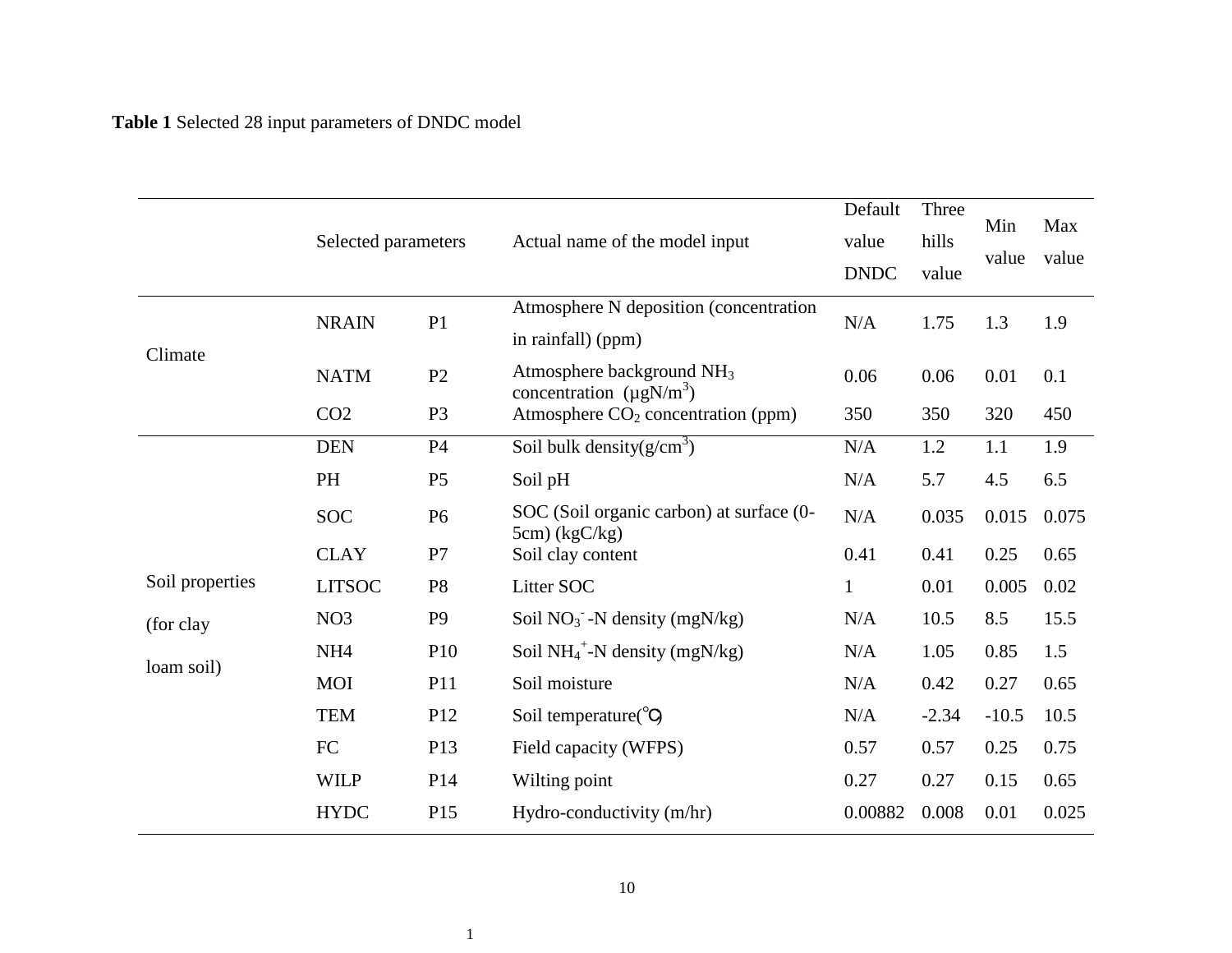|                    | <b>PORO</b>   | P <sub>16</sub> | Soil porosity                                           | 0.476 | 0.476          | $0 - 1$      | 0.476          |
|--------------------|---------------|-----------------|---------------------------------------------------------|-------|----------------|--------------|----------------|
|                    | <b>SOCPA</b>  | P17             | Depth of soil profile with uniform SOC<br>content $(m)$ | 0.05  | 0.05           | 0.1          | 0.5            |
|                    | <b>SOCPB</b>  | P18             | SOC decrease rate below top soil (0.5-5)                | 4     | $\overline{4}$ | 0.5          | 5              |
|                    | <b>GRESD</b>  | P <sub>19</sub> | Ground residue (ratio)                                  | N/A   | 1              | $\mathbf{0}$ |                |
|                    | <b>MYD</b>    | P <sub>20</sub> | Yield(kgC/ha)                                           | 1200  | 3000           | 1000         | 2000           |
|                    | <b>CNG</b>    | P <sub>21</sub> | Grain C/N ratio                                         | 25    | 25             | 20           | 35             |
|                    | <b>CNS</b>    | P <sub>22</sub> | Shoot C/N ratio                                         | 50    | 50             | 45           | 55             |
| Crop managements   | <b>CNR</b>    | P <sub>23</sub> | Root C/N ratio                                          | 60    | 60             | 55           | 65             |
| (for spring wheat) | <b>WTREQ</b>  | P <sub>24</sub> | Water requirement demand(g water/g<br>DM)               | 150   | 150            | 100          | 250            |
|                    | <b>NFIX</b>   | P <sub>25</sub> | Nitrogen fixation index                                 | 1.2   | 1.2            | $\mathbf{1}$ | $\overline{2}$ |
|                    | <b>DTILL</b>  | P <sub>26</sub> | Tillage depth(cm)                                       | N/A   | 3              | $\mathbf{1}$ | $\overline{4}$ |
|                    | <b>DFERTI</b> | P <sub>27</sub> | Fertilization depth(cm)                                 | N/A   | 15             | 0.2          | 20             |
|                    | <b>UREA</b>   | P <sub>28</sub> | Urea $(kgN/ha)$                                         | N/A   | 74             | 60           | 80             |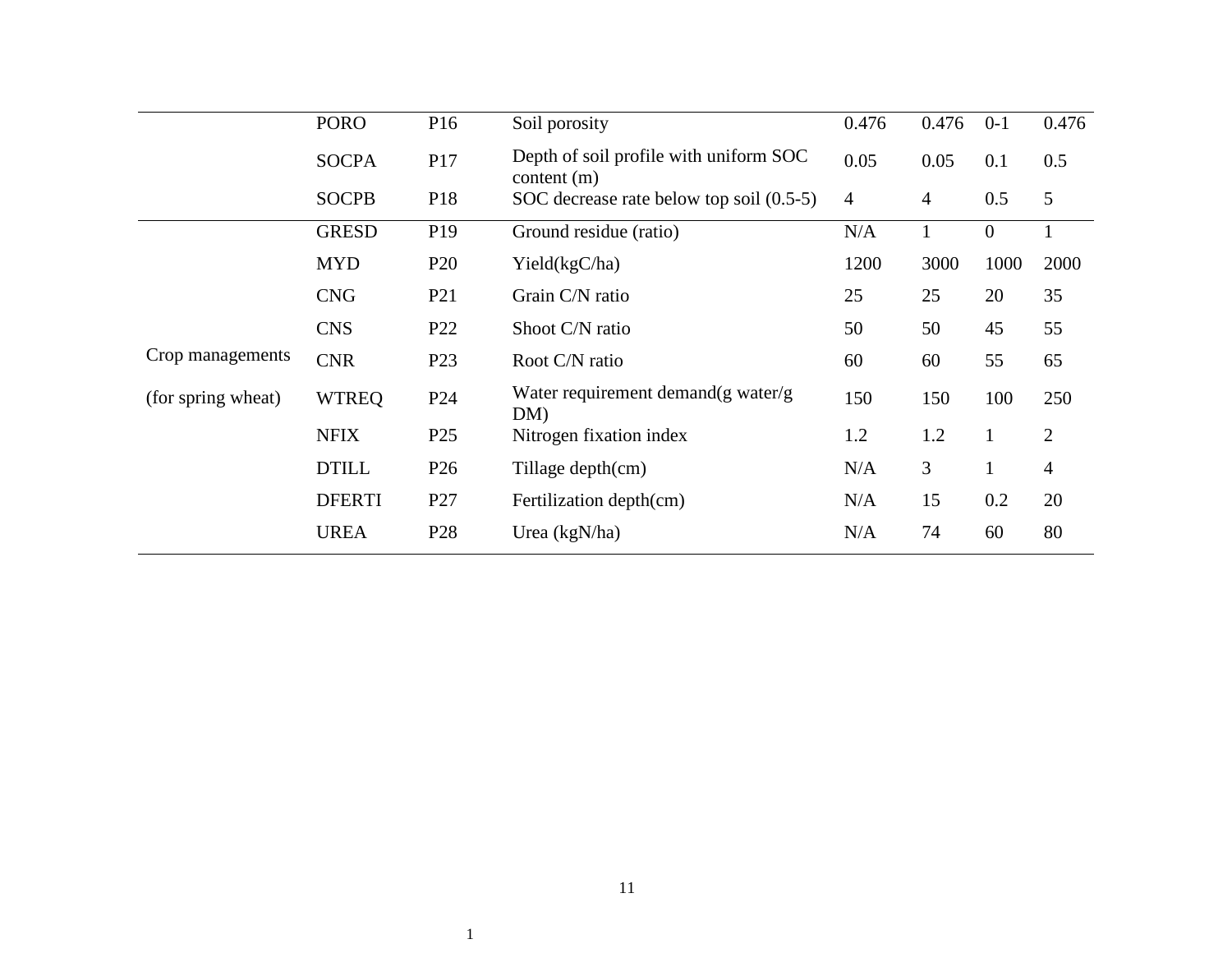

**Figure 1**: Schematic of sensitivity analysis study



**Figure 2**: Roughness value of each input parameters to selected model outputs Note: P1~P28 stand for 28 input parameters (see Table 1)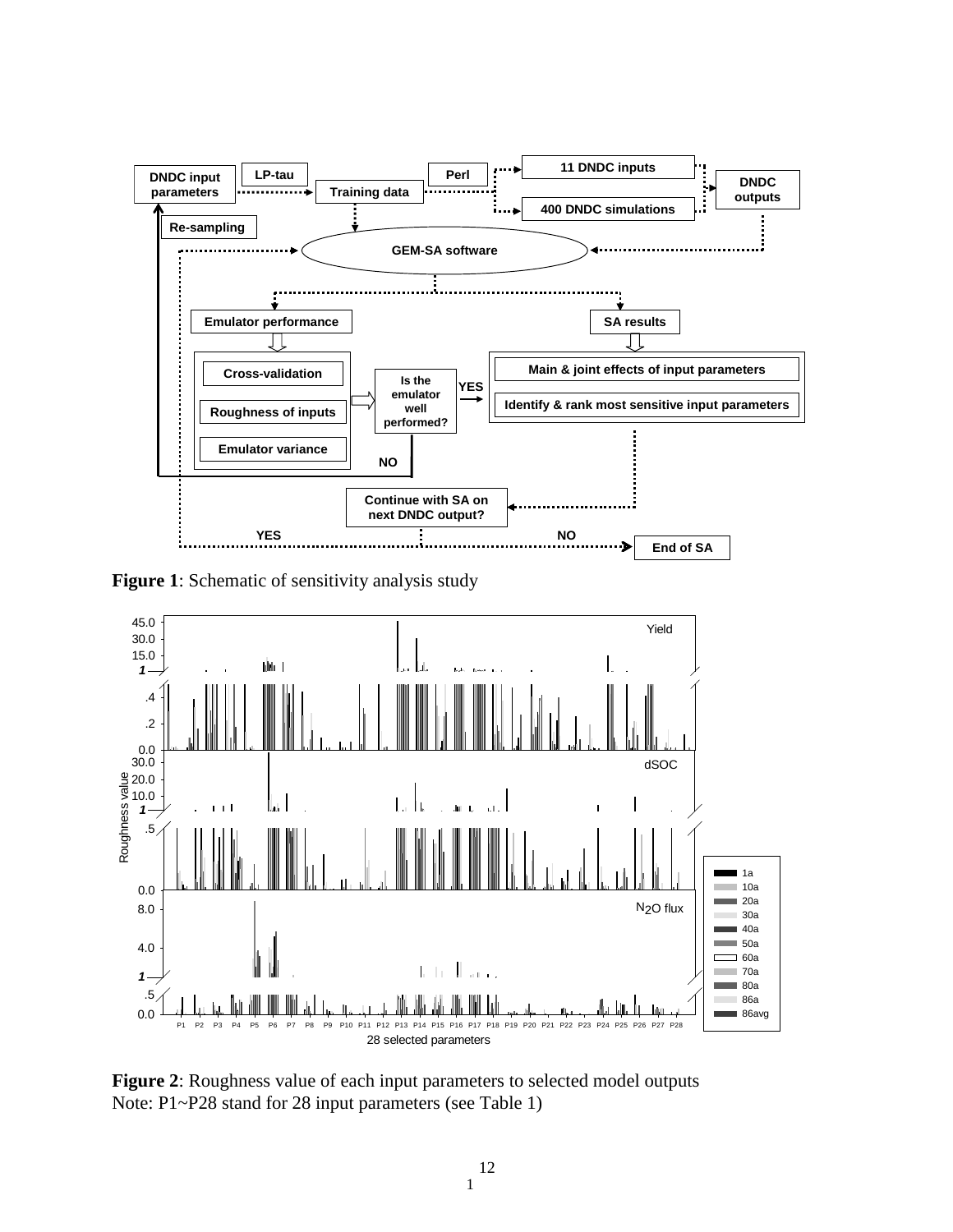**Table 2** Sigma-squared value of each input parameters to selected model outputs (the value great than 1.5 is highlighted in bold)

|                  | l a    | 10a    | 20a                                | 30a    | 40a    | 50a    | 60a    | 70a           | 80a    | 86a    | 86avg    |
|------------------|--------|--------|------------------------------------|--------|--------|--------|--------|---------------|--------|--------|----------|
| Yield            | 0.7310 |        | 1.1682 <b>1.7288</b> 1.1199 1.2886 |        |        | 1.6450 | 1.1880 | 1.2482 1.1851 |        | 1.2619 | - 1.6936 |
| dSOC             | 0.5978 | 1.1611 | 0.8871                             | 1.1873 | 1.2038 | 1.4883 | 0.9740 | 0.9629        | 0.8769 | 1.0525 | 0.7359   |
| N <sub>2</sub> O | 0.7664 | 1.0420 | 1.6009                             | 1.4299 | 1.2384 | 1.2987 | 1.4115 | 0.9871        | 1.5099 | 1.4292 | 1.0500   |

**Table 3** Cross-validation of root mean square error

|                  | 1a     | 10a    | 20a           | 30a                                                            | 40a                  | 50a  | 60a    | 70a    | 80a    | 86a    | 86avg |
|------------------|--------|--------|---------------|----------------------------------------------------------------|----------------------|------|--------|--------|--------|--------|-------|
| Yield            | 99.75  | 176.47 |               | 111.64 205.41 130.22 117.19 117.31 150.15 176.38 161.65 115.41 |                      |      |        |        |        |        |       |
| dSOC             | 179.85 |        | 257.30 154.71 |                                                                | 279.17 126.31 123.25 |      | 162.64 | 175.19 | 294.87 | 213.71 | 72.34 |
| N <sub>2</sub> O | 11.81  | 9.31   | 7.42          | 8.98                                                           | 6.74                 | 6.17 | 7.26   | 9.21   | 8.80   | 5.38   | 4.68  |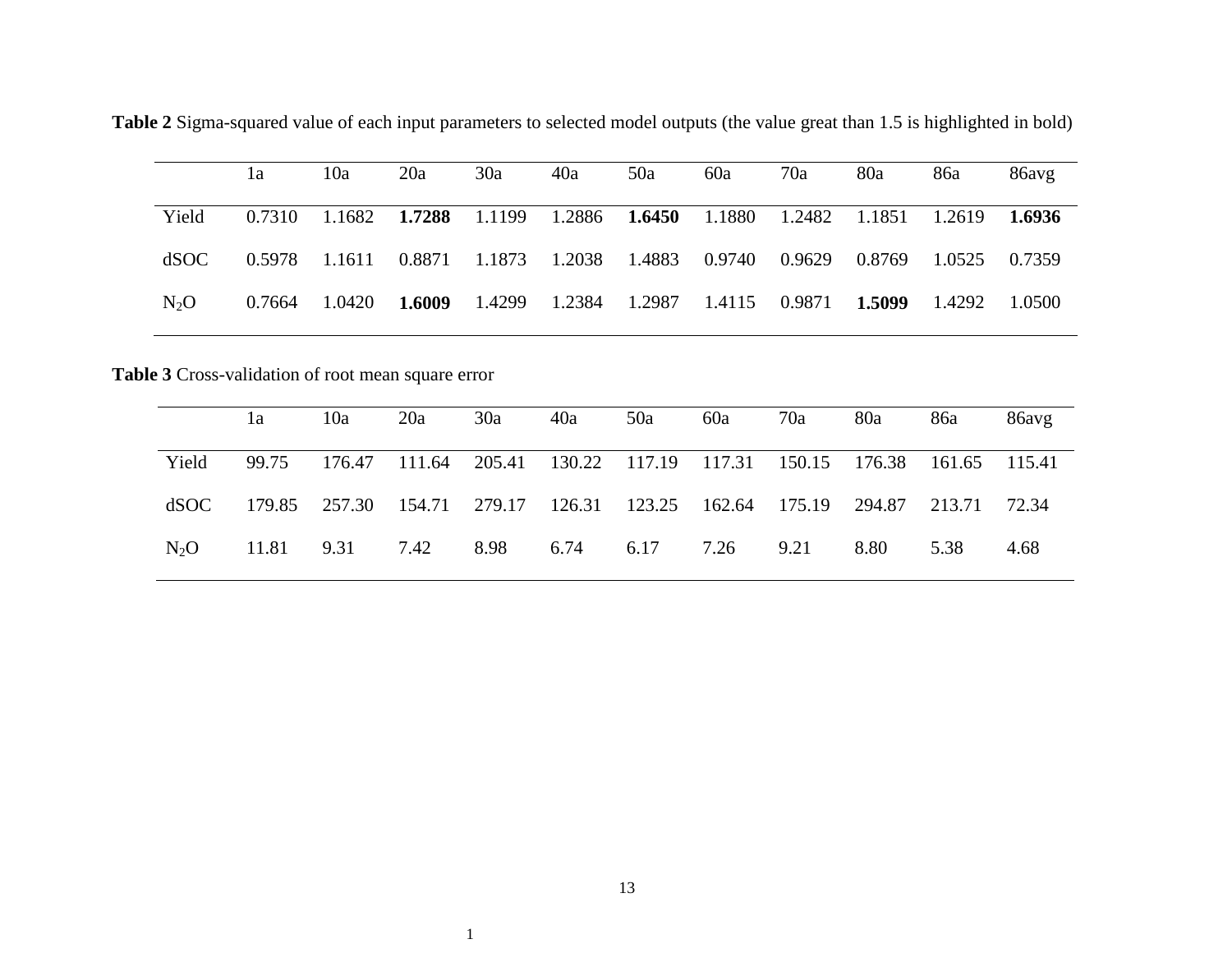|                  | 1a     | 10a    | 20a    | 30a    | 40a    | 50a    | 60a    | 70a           | 80a    | 86a    | 86avg  |
|------------------|--------|--------|--------|--------|--------|--------|--------|---------------|--------|--------|--------|
| Yield            | 1.0399 | 0.9523 | 0.9835 | 0.9840 | 0.9803 | 0.9537 | 0.9520 | 0.9693        | 0.9834 | 0.9659 | 0.9698 |
| dSOC             | 0.9754 | 0.9947 | 1.0610 | 1.0021 | 0.9994 | 0.9996 | 0.9712 | 0.9892 1.0035 |        | 0.9494 | 1.0290 |
| N <sub>2</sub> O | 1.0175 | 1.0409 | 1.0076 | 1.0124 | 1.0379 | 1.0315 | 0.9836 | 0.9979        | 0.9785 | 1.0199 | 1.0381 |

**Table4** Cross-validation of root mean squared standardized error

**Table 5** SME and INTER of 28 input parameters to selected DNDC outputs

|                  |              | 1a     | 10a    | 20a    | 30a           | 40a           | 50a    | 60a           | 70a          | 80a    | 86a    | 86avg  |
|------------------|--------------|--------|--------|--------|---------------|---------------|--------|---------------|--------------|--------|--------|--------|
| Yield            | <b>SME</b>   | 79.52  | 30.076 | 39.388 | 44.161        | 40.776        | 27.026 | 20.55         | 33.205       | 58.757 | 35.909 | 30.39  |
|                  | <b>INTER</b> | 20.48  | 69.924 |        | 60.612 55.839 | 59.224        | 72.974 | 79.45         | 66.795       | 41.243 | 64.091 | 69.61  |
| dSOC             | <b>SME</b>   | 81.602 | 58.056 | 70.56  | 64.278        | 69.651        | 58.477 | 48.472        | 62.264       | 67.68  | 34.151 | 84.214 |
|                  | <b>INTER</b> | 18.398 | 41.944 | 29.44  | 35.722        | 30.349        |        | 41.523 51.528 | 37.736 32.32 |        | 65.849 | 15.786 |
| N <sub>2</sub> O | <b>SME</b>   | 77.064 | 67.954 | 56.491 |               | 57.766 68.044 | 67.446 | 48.972        | 69.808 59.26 |        | 46.54  | 75.11  |
| flux             | <b>INTER</b> | 22.936 | 32.046 | 43.509 | 42.234        | 31.956        | 32.554 | 51.028        | 30.192       | 40.74  | 53.46  | 24.89  |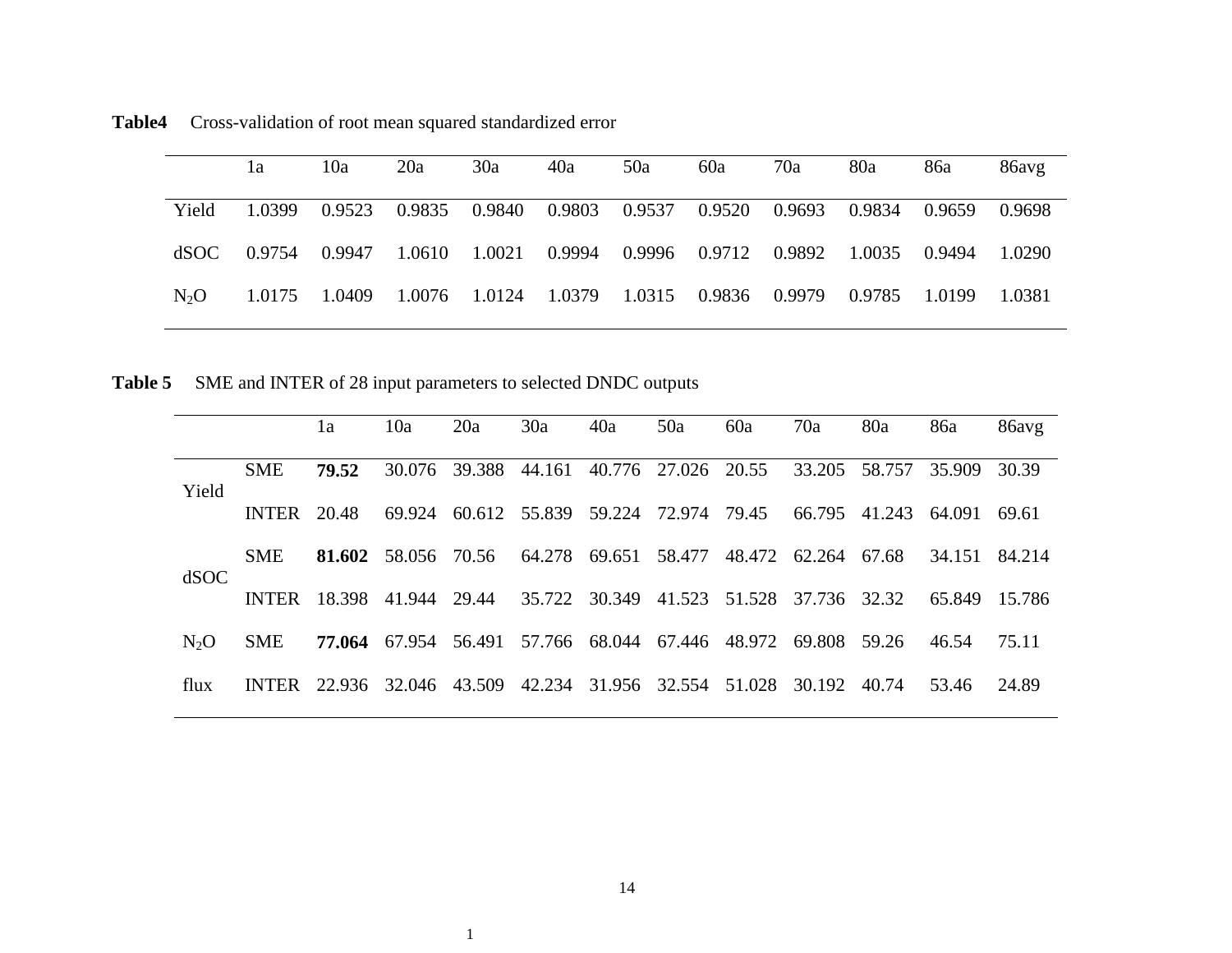| Yield        |      | dSOC                                      |      | $N_2O$ flux  |      |
|--------------|------|-------------------------------------------|------|--------------|------|
|              |      | Parameter AME Parameter AME Parameter AME |      |              |      |
| <b>WILP</b>  |      | 11.32 WILP                                |      | 10.65 PORO   | 6.00 |
| FC           | 8.71 | <b>PORO</b>                               | 9.03 | <b>HYDC</b>  | 2.99 |
| <b>PORO</b>  | 7.98 | FC                                        | 4.04 | <b>SOCPA</b> | 2.83 |
| <b>WTREO</b> | 1.09 | <b>SOCPA</b>                              | 1.87 | WILP         | 2.55 |
| <b>HYDC</b>  | 1.64 | <b>SOCPB</b>                              | 1.79 | FC.          | 1.50 |

**Table 6** 5 MSP for selected 3 DNDC model outputs by main effects (%)

Note: parameters name are described in Table 1

**Table 7** Five MSP for selected three DNDC model outputs by total effects (%)

| Yield         |       | Dsoc                    |       | $N_2O$ flux |            |
|---------------|-------|-------------------------|-------|-------------|------------|
| Parameter ATE |       | Parameter ATE Parameter |       |             | <b>ATE</b> |
| <b>SOC</b>    | 43.86 | - SOC                   | 40.01 | <b>PH</b>   | 29.72      |
| WILP          | 38.52 | WILP                    | 29.99 | <b>SOC</b>  | 25.00      |
| FC            | 31.33 | <b>PORO</b>             | 29.03 | CLAY        | 25.14      |
| <b>PORO</b>   | 27.09 | FC                      | 17.95 | <b>HYDC</b> | 21.60      |
| <b>SOCPA</b>  | 23.38 | <b>HYDC</b>             | 15.59 | WIL P       | 19.76      |

Note: parameters name are described in Table 1

**Table 8** Relationship between multi-year's DNDC outputs and annual precipitation

|                             | Coefficient of correlation | Significant level |
|-----------------------------|----------------------------|-------------------|
| Yield & precipitation       | 0.8175                     | p<0.01            |
| $dSOC \&$ precipitation     | 0.6909                     | p<0.05            |
| $N_2O$ flux & precipitation | $-0.4563$                  | P > 0.05          |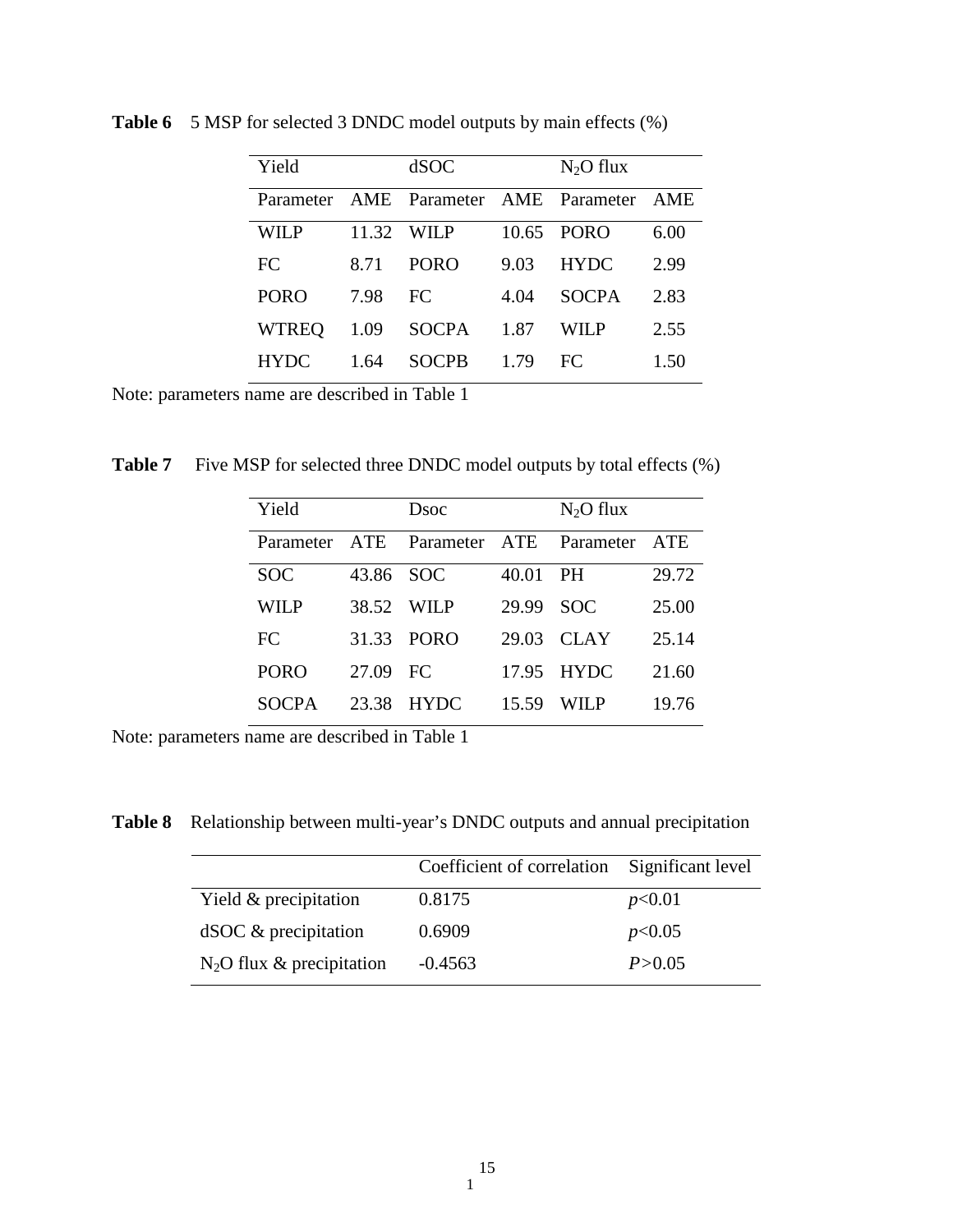### **References**

Abdalla, M., Wattenbach, M., Smith, P., Ambus, P., Jones, M., Williams, M., 2009. Application of the DNDC model to predict emissions of N2O from Irish agriculture. Geoderma 151, 327-337.

Brown, L., Syed, B., Jarvis, S.C., Sneath, R.W., Phillips, V.R., Goulding, K.W.T., Li, C., 2002. Development and application of a mechanistic model to estimate emission of nitrous oxide from UK agriculture. Atmospheric Environment 36, 917-928.

Butterbach-Bahl, K., Kesik, M., Miehle, P., Papen, H., Li, C., 2004. Quantifying the regional source strength of N-trace gases across agricultural and forest ecosystems with process based models. Plant and Soil 260, 311-329.

Cariboni, J., Gatelli, D., Liska, R., Saltelli, A., 2007. The role of sensitivity analysis in ecological modelling. Ecological Modelling 203, 167-182.

DNDC, 2009. User's Guide for the DNDC Model (Version 9.3). [http://www.dndc.sr.unh.edu/Models.html.](http://www.dndc.sr.unh.edu/Models.html)

EC, 2000. European Commission's Communication on Extended Impact Assessment Brussels, 05/06/2002 COM (2002) 276 final. . Guidelines for implementing the directive are available at the Governance page of the EC, [http://europa.eu.int/comm/governance/docs/index\\_en.htm](http://europa.eu.int/comm/governance/docs/index_en.htm)

EC, 2010a. Sensitivity analysis methods. European commission, Joint Research Centre, [http://sensitivity-analysis.jrc.ec.europa.eu/methods/.](http://sensitivity-analysis.jrc.ec.europa.eu/methods/)

EC, 2010b. What's Sensitivity analysis. European commission, Joint Research Centre,http://sensitivity-analysis.jrc.it/docs/what\_is\_SA.htm.

Finley, S., Sidwell, V., Marzocca, P., Willmert, K., 2009. Application of Variance Based Sensitivity Analysis to Blade Outer Air Seals. Advanced Modeling and Optimization *11*, 115- 138.

Fraedrich, D., Goldberg, A., 2000. A methodological framework for the validation of predictive simulations. European Journal of Operational Research 124, 55-62.

Frey, H.C., Patil, S.R., 2002. Identification and Review of Sensitivity Analysis Methods. Risk Analysis 22, 553-578.

Fumoto, T., Kobayashi, K., Li, C., Yagi, K., Hasegawa, T., 2008. Revising a process-based biogeochemistry model (DNDC) to simulate methane emission from rice paddy fields under various residue management and fertilizer regimes. Global Change Biology 14, 382-402.

Giltrap, D.L., Li, C., Saggar, S., 2010. DNDC: A process-based model of greenhouse gas fluxes from agricultural soils. Agriculture, Ecosystems & Environment 136, 292-300.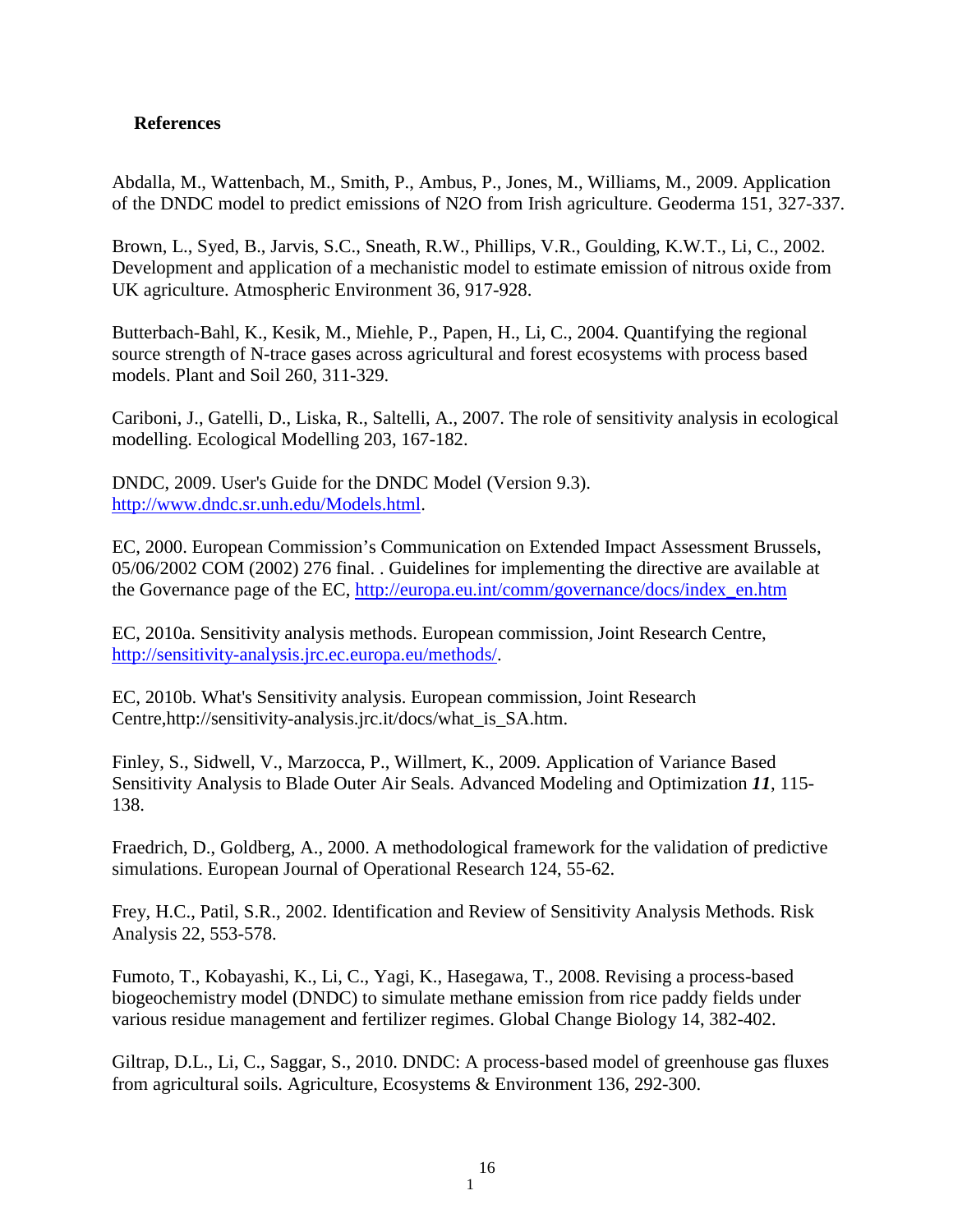Hamby, D.M., 1994. A review of techniques for parameter sensitivity analysis of environmental models. Environmental Monitoring and Assessment 32, 135-154.

Hamby, D.M., 1995. A Comparison of Sensitivity Analysis Techniques. Health Physics 68, 195- 204.

Hastings, A.F., Wattenbach, M., Eugster, W., Li, C., Buchmann, N., Smith, P., 2010. Uncertainty propagation in soil greenhouse gas emission models: An experiment using the DNDC model and at the Oensingen cropland site. Agriculture, Ecosystems & Environment 136, 97-110.

Holvoet, K., van Griensven, A., Seuntjens, P., Vanrolleghem, P.A., 2005. Sensitivity analysis for hydrology and pesticide supply towards the river in SWAT. Physics and Chemistry of the Earth, Parts A/B/C 30, 518-526.

Hutchinson, J.J., Grant, B.B., Smith, W.N., Desjardins, R.L., Campbell, C.A., Worth, D.E., Vergé, X.P., 2007. Estimates of direct nitrous oxide emissions from Canadian agroecosystems and their uncertainties. Canadian Journal of Soil Science 87, 141-152.

Kennedy, M.C., 2004. Description of the Gaussian process model used in GEM-SA. GEM-SA help documentation.

Kennedy, M.C., Anderson, C.W., Conti, S., O'Hagan, A., 2006. Case Studies in Gaussian Process Modelling of Computer Codes. Reliability Engineering & System Safety 91, 1301-1309.

Kennedy, M.C., O'Hagan, A., 2001. Bayesian calibration of computer models. J. R. Stat. Soc. Ser. B. Stat. Methodol 63, 425-464.

Kennedy, M.C., O'Hagan, T., 2006. [http://www.tonyohagan.co.uk/academic/GEM/.](http://www.tonyohagan.co.uk/academic/GEM/)

Kleijnen, J.P.C., 1995. Sensitivity analysis and optimization of system dynamics models: Regression analysis and statistical design of experiments. System Dynamics Review 11, 275-288.

Kleijnen, J.P.C., Sargent, R.G., 2000. A methodology for fitting and validating metamodels in simulation. European Journal of Operational Research 120, 14-29.

Lane, L., Ferreira, V., 1980. Sensitivity analysis. In CREAMS: Chemicals, Runoff and Erosion from Agricultural Management Systems, Knisel WG (ed.). USDA-ARS Conservation Research Report No. 26: US.

Levy, P.E., Mobbs, D.C., Jones, S.K., Milne, R., Campbell, C., Sutton, M.A., 2007. Simulation of fluxes of greenhouse gases from European grasslands using the DNDC model. Agriculture Ecosystems & Environment 121, 186-192.

Li, C., Qiu, J., Frolking, S., Xiao, X., Salas, W., Moore, B., III, Boles, S., Huang, Y., Sass, R., 2002. Reduced methane emissions from large-scale changes in water management of China's rice paddies during 1980–2000. Geophys. Res. Lett. 29, 1972.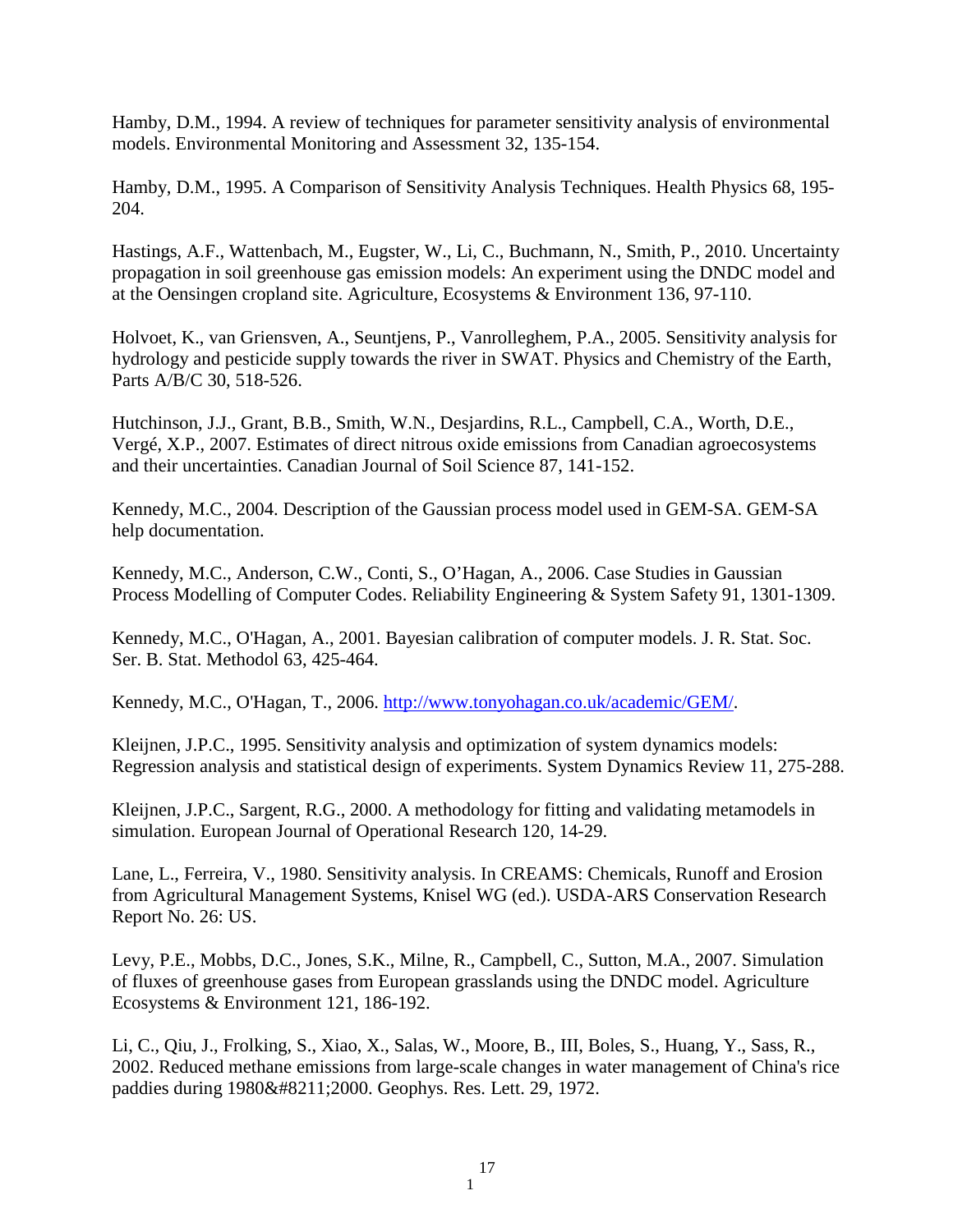Li, C.S., 2000. Modeling trace gas emissions from agricultural ecosystems. Nutrient Cycling in Agroecosystems 58, 259-276.

Li, C.S., Frolking, S., Frolking, T.A., 1992a. A MODEL OF NITROUS-OXIDE EVOLUTION FROM SOIL DRIVEN BY RAINFALL EVENTS .1. MODEL STRUCTURE AND SENSITIVITY. Journal of Geophysical Research-Atmospheres 97, 9759-9776.

Li, C.S., Frolking, S., Frolking, T.A., 1992b. A MODEL OF NITROUS-OXIDE EVOLUTION FROM SOIL DRIVEN BY RAINFALL EVENTS .2. MODEL APPLICATIONS. Journal of Geophysical Research-Atmospheres 97, 9777-9783.

Li, C.S., Frolking, S., Harriss, R., 1994. MODELING CARBON BIOGEOCHEMISTRY IN AGRICULTURAL SOILS. Global Biogeochemical Cycles 8, 237-254.

Li, C.S., Frolking, S., Xiao, X.M., Moore, B., Boles, S., Qiu, J.J., Huang, Y., Salas, W., Sass, R., 2005. Modeling impacts of farming management alternatives on CO2, CH4, and N2O emissions: A case study for water management of rice agriculture of China. Global Biogeochemical Cycles 19.

Li, C.S., Mosier, A., Wassmann, R., Cai, Z.C., Zheng, X.H., Huang, Y., Tsuruta, H., Boonjawat, J., Lantin, R., 2004. Modeling greenhouse gas emissions from rice-based production systems: Sensitivity and upscaling - art. no. GB1043. Global Biogeochemical Cycles 18, B1043-B1043.

Li, C.S., Narayanan, V., Harriss, R.C., 1996. Model estimates of nitrous oxide emissions from agricultural lands in the United States. Global Biogeochemical Cycles 10, 297-306.

Li, C.S., Zhuang, Y.H., Cao, M.Q., Crill, P., Dai, Z.H., Frolking, S., Moore B, III, Salas, W., Song, W.Z., Wang, X.K., 2001. Comparing a process-based agro-ecosystem model to the IPCC methodology for developing a national inventory of N2O emissions from arable lands in China. Nutrient Cycling in Agroecosystems 60, 159-175.

Liu, Y., Yu, Z., Chen, J., Zhang, F., Doluschitz, R., Axmacher, J.C., 2006. Changes of soil organic carbon in an intensively cultivated agricultural region: A denitrification-decomposition (DNDC) modelling approach. Science of The Total Environment 372, 203-214.

Nakagawa, Y., Chin, Y., Shiono, T., Miyamoto, T., Kameyama, K., Shinogi, Y., 2008. Evaluating the Validity and Sensitivity of the DNDC Model for Shimajiri Dark Red Soil. Jarq-Japan Agricultural Research Quarterly 42, 163-172.

O'Hagan, A., 2006. Bayesian analysis of computer code outputs: A tutorial. Reliability Engineering & System Safety. The Fourth International Conference on Sensitivity Analysis of Model Output (SAMO 2004) - SAMO 2004 91, 1290-1300.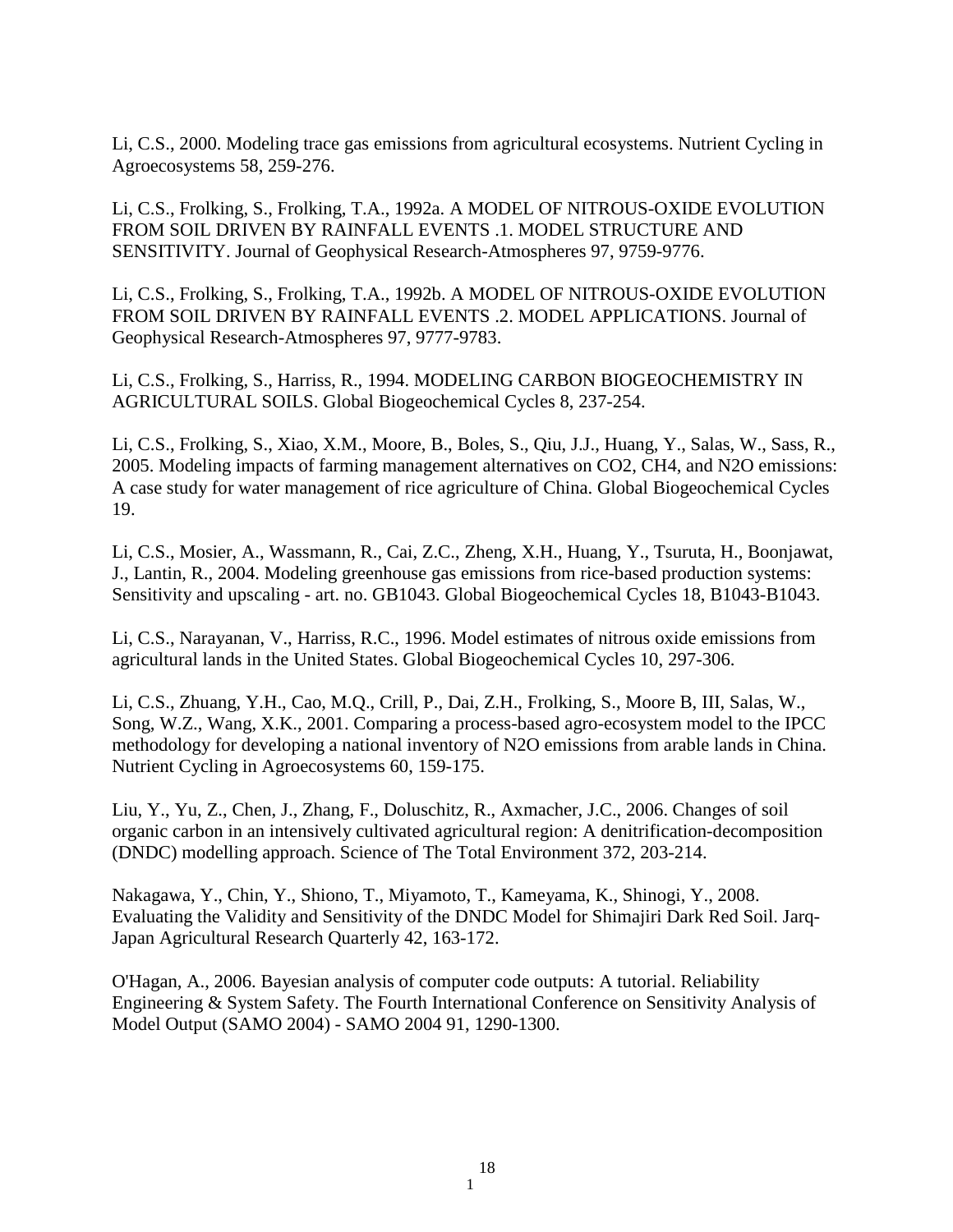Pattey, E., Edwards, G.C., Desjardins, R.L., Pennock, D.J., Smith, W., Grant, B., MacPherson, J.I., 2007. Tools for quantifying N2O emissions from agroecosystems. Agricultural and Forest Meteorology 142, 103-119.

Petropoulos, G., Wooster, M.J., Carlson, T.N., Kennedy, M.C., Scholze, M., 2009. A global Bayesian sensitivity analysis of the 1d SimSphere soil-vegetation-atmospheric transfer (SVAT) model using Gaussian model emulation. Ecological Modelling 220, 2427-2440.

Plant, R., 1998. GIS-Based Extrapolation of land Use-Related Nitrous Oxide Flux in the Atlantic Zone of Costa Rica. Water, Air, & Soil Pollution 105, 131-141.

Qiu, J.J., Li, C.S., Wang, L.G., Tang, H.J., Li, H., Van Ranst, E., 2009. Modeling impacts of carbon sequestration on net greenhouse gas emissions from agricultural soils in China. Global Biogeochemical Cycles 23.

Ruget, F., Brisson, N., Del 閏 olle, R., Faivre, R., 2002. Sensitivity analysis of a crop simulation model, STICS, in order to choose the main parameters to be estimated. Agronomie 22, 133-158.

Saggar, S., Giltrap, D.L., Li, C., Tate, K.R., 2007. Modelling nitrous oxide emissions from grazed grasslands in New Zealand. Agriculture Ecosystems & Environment 119, 205-216.

Saltelli, A., 2002. Sensitivity analysis for importance assessment. Risk Analysis 22, 579-590.

Saltelli, A., Ratto, M., Tarantola, S., Campolongo, F., 2006. Sensitivity analysis practices: Strategies for model-based inference. Reliability Engineering & System Safety 91, 1109-1125.

Saltelli, A., Tarantola, S., Campolongo, F., 2000. Sensitivity Analysis as an Ingredient of Modeling. Statistical Science 15, 377-395.

Saltelli, A., Tarantola, S., Chan, K.P.-S., 1999. A quantitative model-independent method for global sensitivity analysis of model output. Technometrics 41, 39-56.

Schwieger, V., 2004. Variance-based sensitivity analysis for model evaluation in Engineering Surveys. INGEO 2004 and FIG Regional central and Eastern European Conference on Engineering Surveying, Bratislava, Slovakia, 1-10.

Tonitto, C., David, M., Drinkwater, L., 2009. Modeling N2O flux from an Illinois agroecosystem using Monte Carlo sampling of field observations. Biogeochemistry 93, 31-48.

Voyer, D., Musy, F.o., Nicolas, L., Perrussel, R., 2008. Impact of uncertainties in 2D hyperthermia using stochastic spectral and collocation methods.

Wang, H., Lemke, R., Goddard, T., Sprout, C., 2007. Tillage and root heat stress in wheat in central Alberta Canadian Journal of Soil Science 87, 3-10.